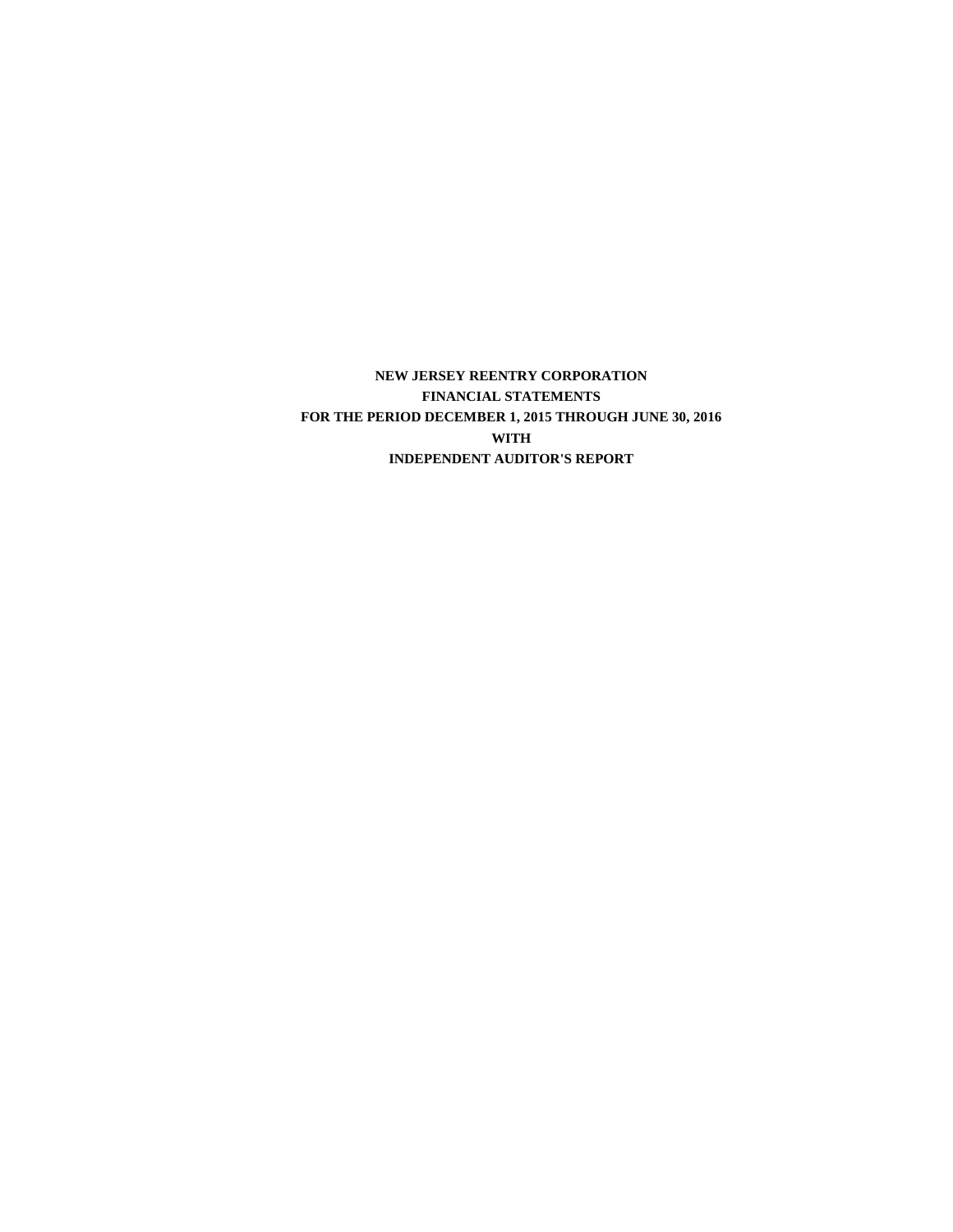### **TABLE OF CONTENTS**

|                                                                                                                                                                                                                          | Page<br>N <sub>0</sub> |
|--------------------------------------------------------------------------------------------------------------------------------------------------------------------------------------------------------------------------|------------------------|
| Independent Auditor's Report                                                                                                                                                                                             | $1 - 2$                |
| <b>Statement of Financial Condition</b>                                                                                                                                                                                  | 3                      |
| <b>Statement of Activities</b>                                                                                                                                                                                           | $\overline{4}$         |
| <b>Statement of Functional Expenses</b>                                                                                                                                                                                  | 5                      |
| <b>Statement of Cash Flows</b>                                                                                                                                                                                           | 6                      |
| <b>Notes to Financial Statements</b>                                                                                                                                                                                     | $7 - 11$               |
| Independent Auditor's Report on Internal Control Over Financial Reporting and on<br>Compliance and Other Matters Based on an Audit of Financial Statements<br>Performed in Accordance with Government Auditing Standards | $12 - 13$              |
| Independent Auditor's Report on Compliance for Each Major Program and on<br>Internal Control Over Compliance Required by New Jersey OMB Circular 15-08                                                                   | $14 - 15$              |
| Schedule of Expenditures of State Financial Assistance                                                                                                                                                                   | 16                     |
| Notes to Schedule of Expenditures of State Financial Assistance                                                                                                                                                          | 17                     |
| Schedule of Findings and Questioned Costs<br>Section I - Summary of Auditor's Results<br><b>Section II - Financial Statement Findings</b>                                                                                | $18 - 19$<br>20        |
| Section III - Federal and State Financial Assistance Findings<br>and Questioned Costs                                                                                                                                    | 21                     |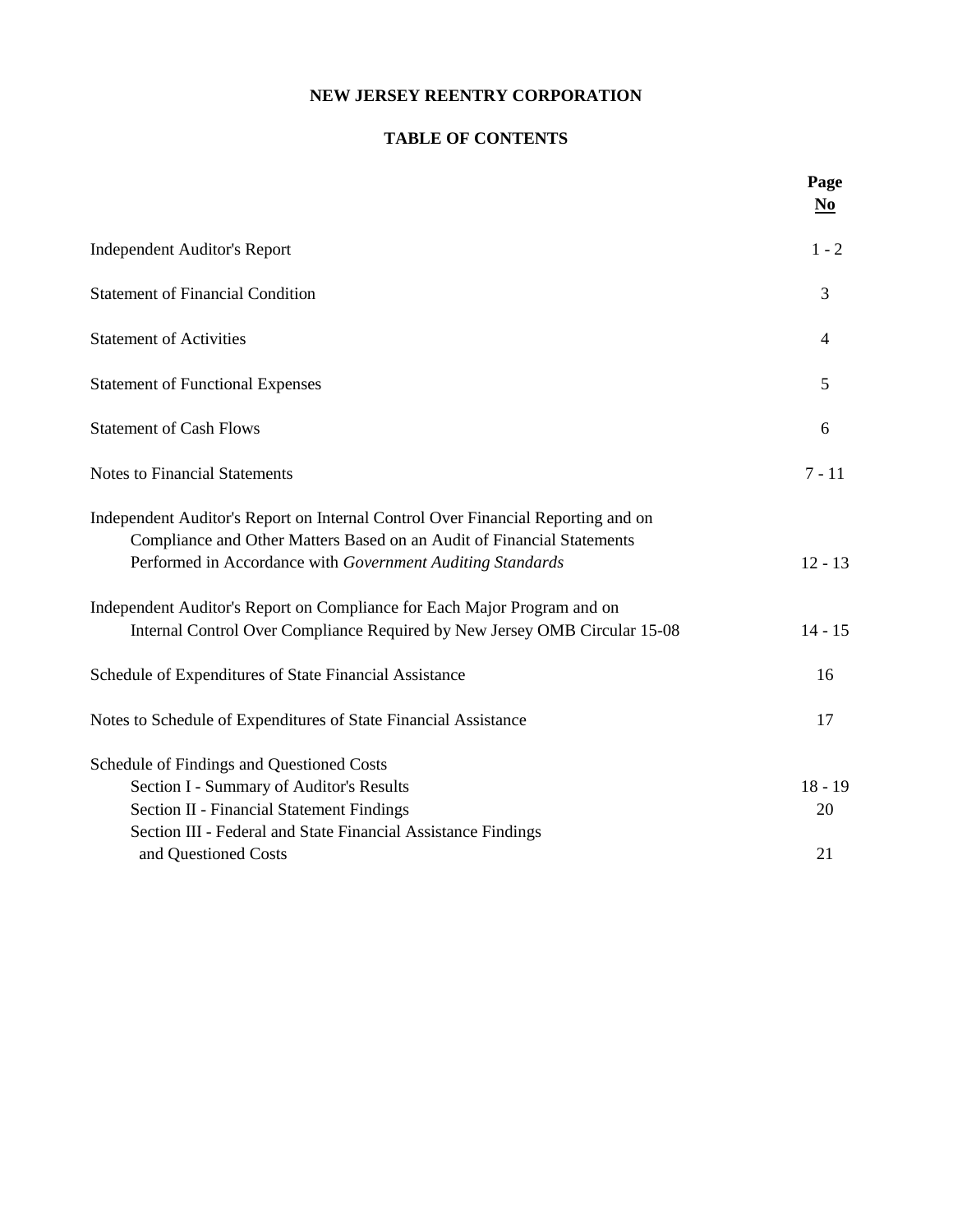*Certified Public Accountants* 

**Frederick J. Tomkins, CPA, RMA**

**310 Broadway Bayonne, NJ 07002 (201) 437-9000 Fax: (201) 437-1432 E-Mail: dgd@dgdcpas.com Matthew A. Donohue, CPA Linda P. Kish, CPA, RMA** Robert A. Gironda, CPA **Mark W. Bednarz, CPA, RMA Rayonne** NI 07002 Mark W. Bednarz, CPA, RMA **Robert G. Doria, CPA (N.J. & N.Y.) Jason R. Gironda, CPA**

### **INDEPENDENT AUDITOR'S REPORT**

To the Board of Directors of New Jersey Reentry Corporation Jersey City, New Jersey

### **Report on the Financial Statements**

We have audited the accompanying financial statements of New Jersey Reentry Corporation. (a nonprofit organization), which comprise the statement of financial position as of June 30, 2016, and the related statements of activities, functional expenses, and cash flows for the period December 1, 2015 through June 30, 2016, and the related notes to the financial statements.

### *Management's Responsibility for the Financial Statements*

Management is responsible for the preparation and fair presentation of these financial statements in accordance with accounting principles generally accepted in the United States of America; this includes the design, implementation, and maintenance of internal control relevant to the preparation and fair presentation of financial statements that are free from material misstatement, whether due to fraud or error.

### *Auditor's Responsibility*

Our responsibility is to express an opinion on these financial statements based on our audit. We conducted our audit in accordance with auditing standards generally accepted in the United States of America and the standards applicable to financial audits contained in *Government Auditing Standards*, issued by the Comptroller General of the United States. Those standards require that we plan and perform the audit to obtain reasonable assurance about whether the financial statements are free from material misstatement.

An audit involves performing procedures to obtain audit evidence about the amounts and disclosures in the financial statements. The procedures selected depend on the auditor's judgment, including the assessment of the risks of material misstatement of the financial statements, whether due to fraud or error. In making those risk assessments, the auditor considers internal control relevant to the entity's preparation and fair presentation of the financial statements in order to design audit procedures that are appropriate in the circumstances, but not for the purpose of expressing an opinion on the effectiveness of the entity's internal control. Accordingly, we express no such opinion. An audit also includes evaluating the appropriateness of accounting policies used and the reasonableness of significant accounting estimates made by management, as well as evaluating the overall presentation of the financial statements.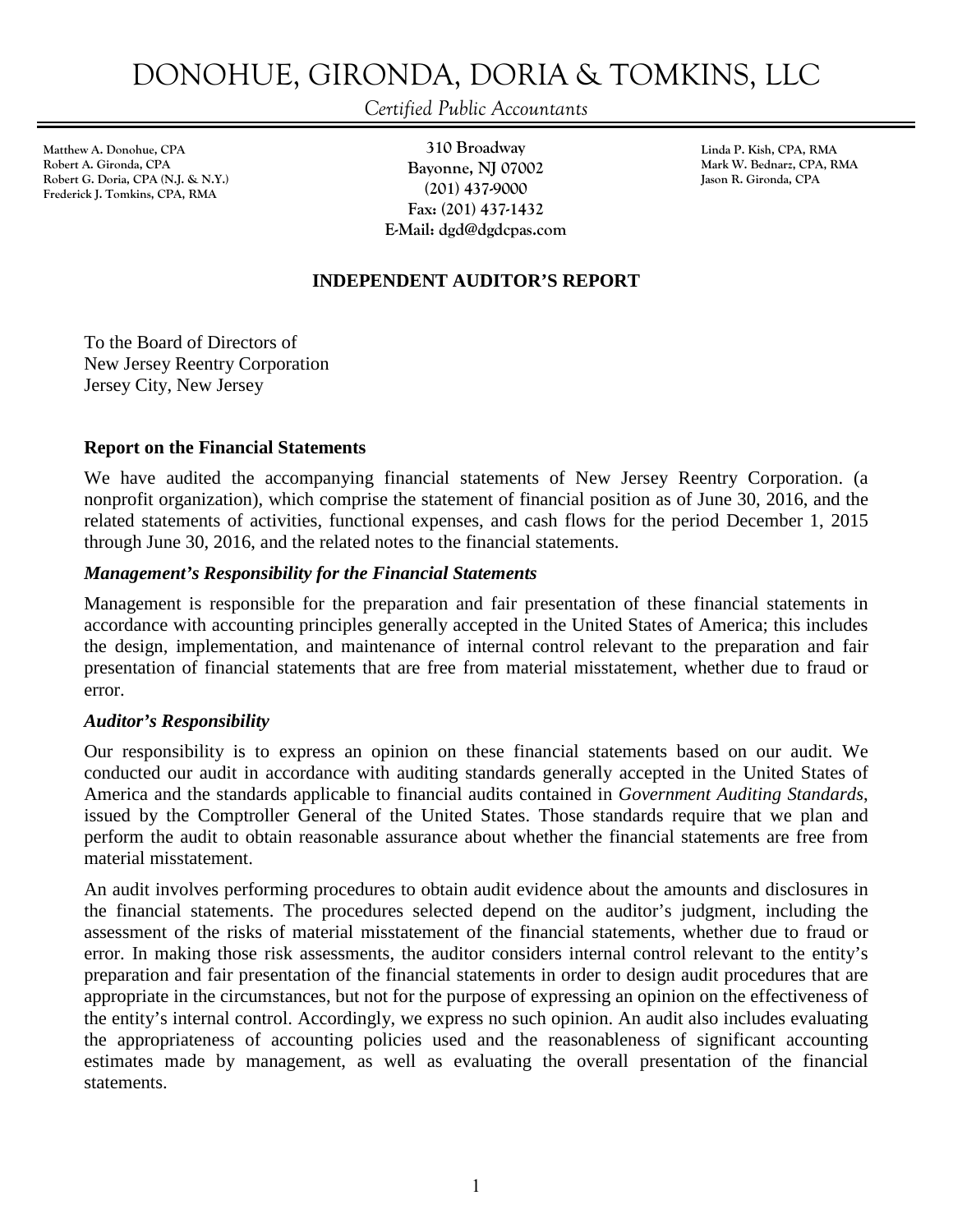We believe that the audit evidence we have obtained is sufficient and appropriate to provide a basis for our audit opinion.

### *Opinion*

In our opinion, the financial statements referred to above present fairly, in all material respects, the financial position of New Jersey Reentry Corporation for the period December 1, 2015 to June 30, 2016, and the changes in its net assets and its cash flows for the year then ended in accordance with accounting principles generally accepted in the United States of America.

### *Other Matters*

### *Other Information*

Our audit was conducted for the purpose of forming an opinion on the financial statements as a whole. The accompanying and the schedule of state financial assistance, as required by New Jersey OMB Circular 15-08 are presented for purposes of additional analysis and is not a required part of the financial statements. Such information is the responsibility of management and was derived from and relates directly to the underlying accounting and other records used to prepare the financial statements. The information has been subjected to the auditing procedures applied in the audit of the financial statements and certain additional procedures, including comparing and reconciling such information directly to the underlying accounting and other records used to prepare the financial statements or to the financial statements themselves, and other additional procedures in accordance with auditing standards generally accepted in the United States of America. In our opinion, the information is fairly stated, in all material respects, in relation to the financial statements as a whole.

### **Other Reporting Required by** *Government Auditing Standards*

In accordance with *Government Auditing Standards*, we have also issued our report dated October 7, 2016, on our consideration of New Jersey Reentry Corporation's internal control over financial reporting and on our tests of its compliance with certain provisions of laws, regulations, contracts, and grant agreements and other matters. The purpose of that report is to describe the scope of our testing of internal control over financial reporting and compliance and the results of that testing, and not to provide an opinion on internal control over financial reporting or on compliance. That report is an integral part of an audit performed in accordance with *Government Auditing Standards* in considering New Jersey Reentry Corporation's internal control over financial reporting and compliance.

Pourlus, Coninha, Do

DONOHUE, GIRONDA, DORIA & TOMKINS LLC Certified Public Accountants

Bayonne, New Jersey October 7, 2016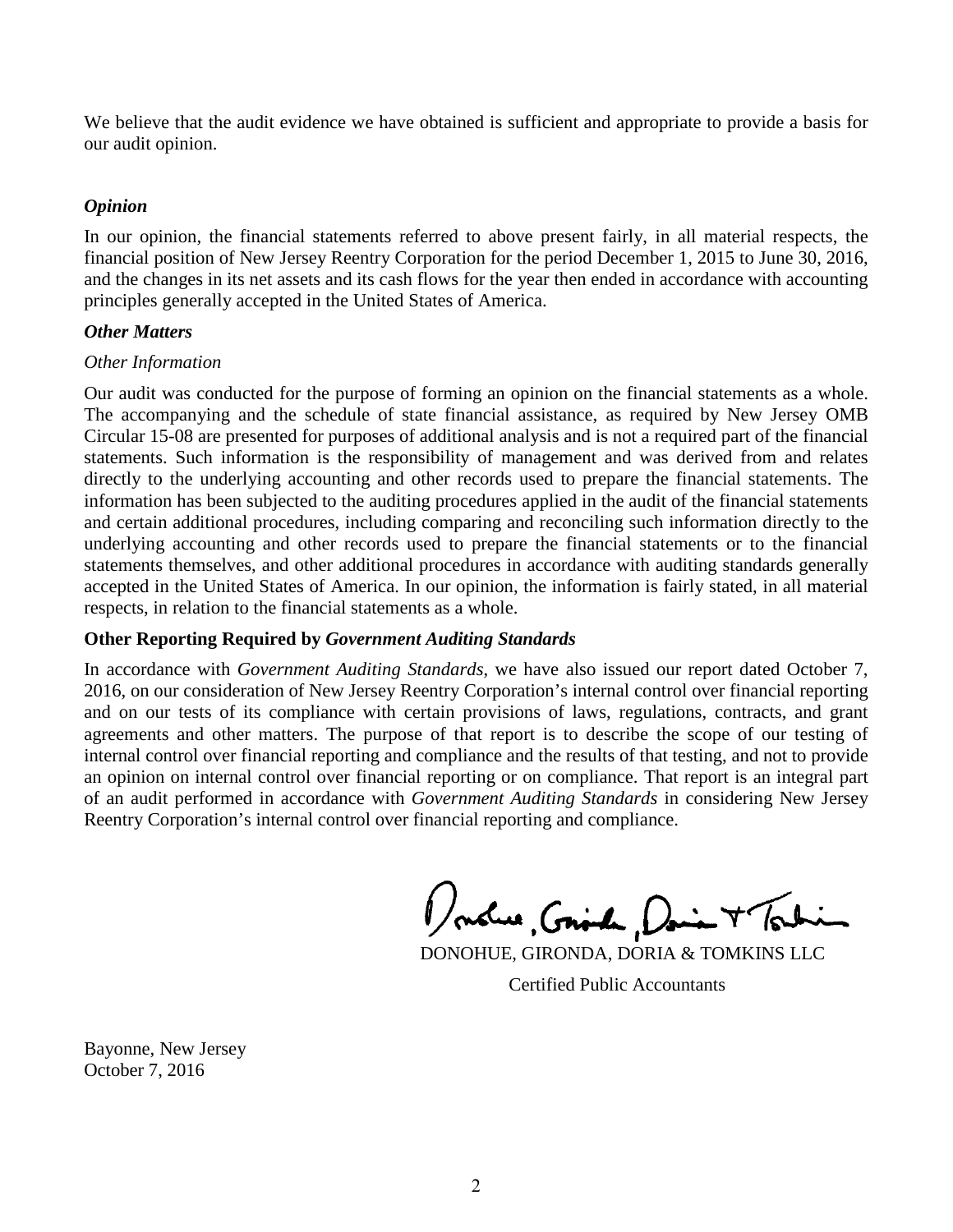### **STATEMENTS OF FINANCIAL POSITION**

### **AS OF JUNE 30, 2016**

### **ASSETS**

| <b>Current Assets:</b>                  |    |           |
|-----------------------------------------|----|-----------|
| Cash                                    | \$ | 863,707   |
| <b>Grants Receivable</b>                |    | 234,348   |
| Prepaid Rent                            |    | 33,000    |
| <b>Total Current Assets</b>             |    | 1,131,055 |
| Property and Equipment:                 |    |           |
| Furniture and Equipment, Net            |    | 116,211   |
| <b>Total Assets</b>                     | S  | 1,247,266 |
| <b>LIABILITIES AND NET ASSETS</b>       |    |           |
| <b>Current Liabilities:</b>             |    |           |
| Accounts Payable and Accrued Expenses   | \$ | 39,142    |
| Deferred Revenue                        |    | 1,072,973 |
| <b>Total Current Liabilities</b>        |    | 1,112,115 |
| <b>Total Liabilities</b>                |    | 1,112,115 |
| Net Assets:                             |    |           |
| Unrestricted                            |    | 135,151   |
| <b>Total Net Assets</b>                 |    | 135,151   |
| <b>Total Liabilities and Net Assets</b> |    | 1,247,266 |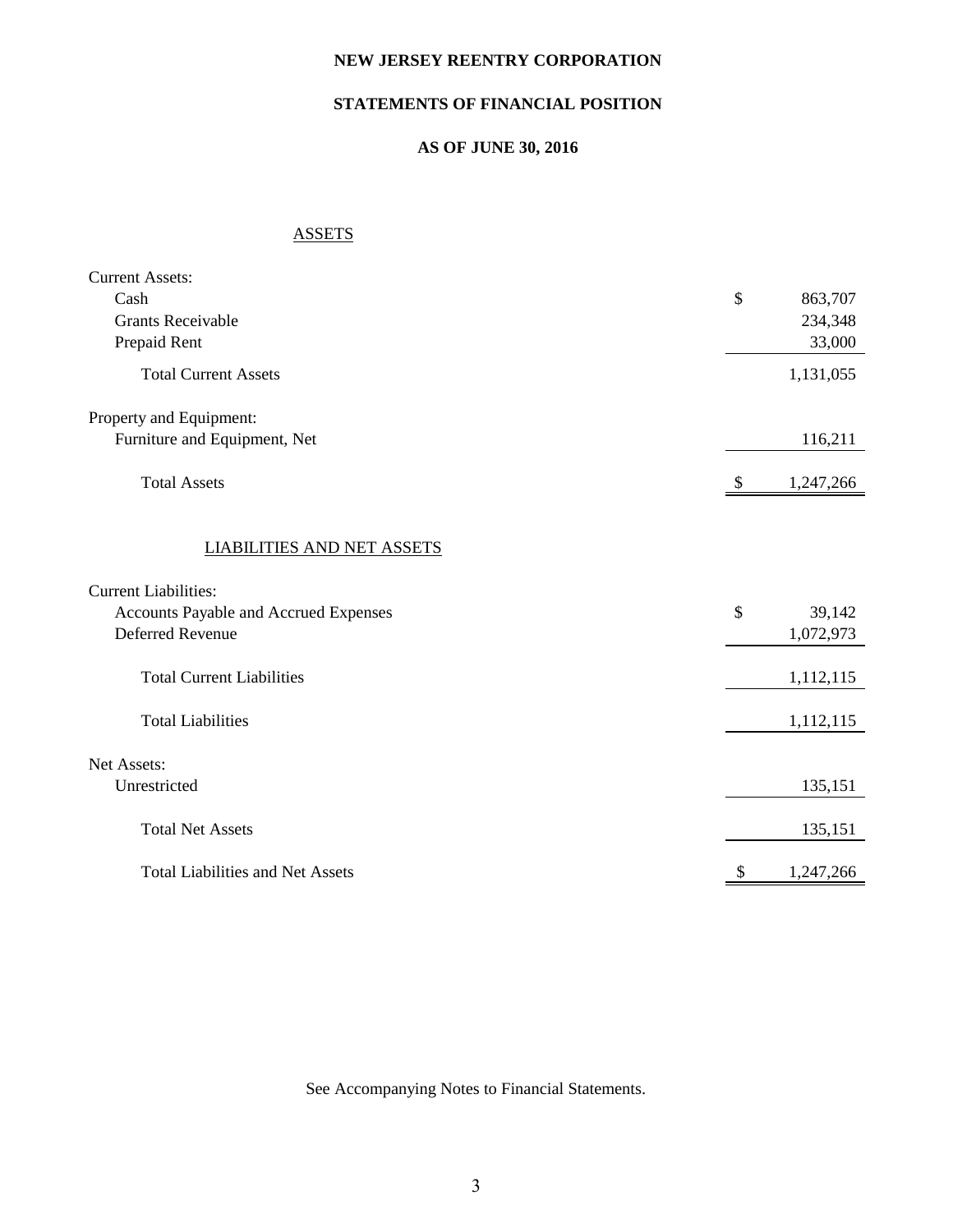### **STATEMENTS OF ACTIVITIES**

### **FOR THE PERIOD DECEMBER 1, 2015 TO JUNE 30, 2016**

|                                          |                 | Temporarily     |                 |
|------------------------------------------|-----------------|-----------------|-----------------|
|                                          | Unrestricted    | Restricted      | Total           |
| Revenues, Grants and Other Support:      |                 |                 |                 |
| <b>Governmental Grants</b>               | \$              | \$<br>1,307,027 | \$<br>1,307,027 |
| Contributions                            | 5,000           |                 | 5,000           |
| Miscellaneous                            | 13.940          |                 | 13,940          |
| Net Assets Released from Restriction     | 1,307,027       | (1,307,027)     |                 |
| Total Revenues, Grants and Other Support | 1,325,967       |                 | 1,325,967       |
| Expenses                                 |                 |                 |                 |
| Program Services                         | \$<br>1,020,216 | \$              | \$<br>1,020,216 |
| <b>Supporting Services</b>               |                 |                 |                 |
| Management and General                   | 160,484         |                 | 160,484         |
| Depreciation                             | 10,116          |                 | 10,116          |
| <b>Total Supporting Services</b>         | 170,600         |                 | 170,600         |
| <b>Total Expenses</b>                    | 1,190,816       |                 | 1,190,816       |
| Change in Net Assets                     | 135,151         |                 | 135,151         |
| Net Assets at the Beginning of the Year  |                 |                 |                 |
| Net Assets at the End of the Year        | 135,151         |                 | 135,151         |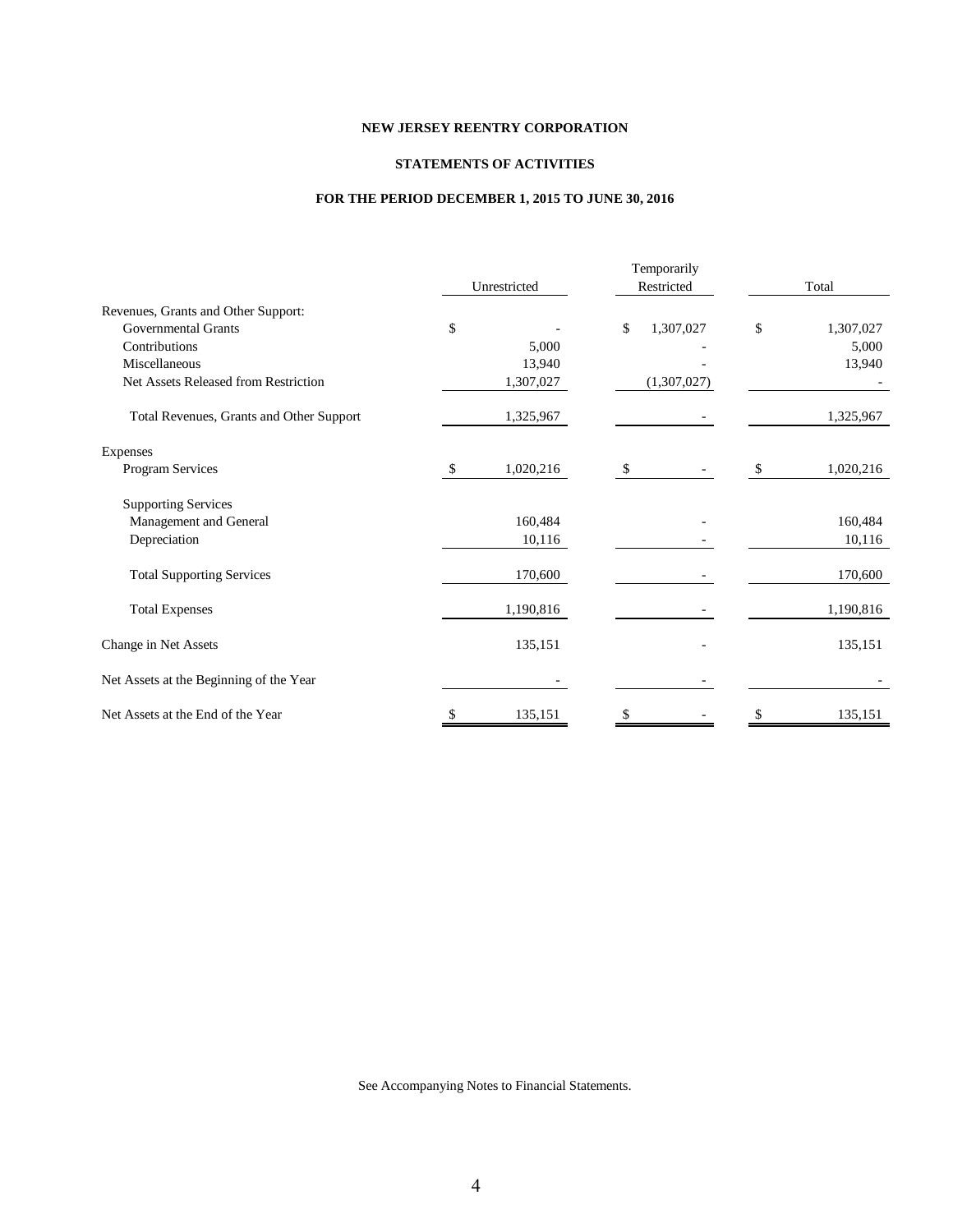### **STATEMENT OF FUNCTIONAL EXPENSES**

### **FOR THE PERIOD DECEMBER 1, 2015 TO JUNE 30, 2016**

|                                | Total<br>Program<br>Services | Management<br>& General  | Depreciation | Total           |
|--------------------------------|------------------------------|--------------------------|--------------|-----------------|
| <b>Salaries</b>                | \$<br>578,531                | \$<br>89,961             | \$<br>L,     | \$<br>668,492   |
| <b>Payroll Taxes</b>           | 29,192                       | 5,375                    |              | 34,567          |
| <b>Employee Benefits</b>       | 121,139                      | 22,392                   |              | 143,531         |
| Total Salaries & Related       | 728,862                      | 117,728                  |              | 846,590         |
| Consultants                    | 63,370                       | 25,130                   |              | 88,500          |
| <b>Technical Services</b>      | 31,114                       | 6,913                    |              | 38,027          |
| Facility Operating Costs       | 31,033                       |                          |              | 31,033          |
| <b>Professional Services</b>   | 20,670                       | 8,128                    |              | 28,798          |
| Rent Expense                   | 25,500                       |                          |              | 25,500          |
| Office Furniture and Equipment | 19,723                       |                          |              | 19,723          |
| Supplies                       | 17,127                       | 372                      |              | 17,499          |
| Insurance                      | 14,763                       | 615                      |              | 15,378          |
| Participant Cost               | 13,514                       |                          |              | 13,514          |
| Maintenance and Repairs        | 11,852                       | 540                      |              | 12,392          |
| <b>Utilities</b>               | 12,149                       | 312                      |              | 12,461          |
| Communication                  | 11,715                       | 138                      |              | 11,853          |
| <b>Bus Tickets</b>             | 10,790                       |                          |              | 10,790          |
| Computers/Network/Server       | 2,974                        | 404                      |              | 3,378           |
| Printing and Publication       | 2,451                        | 43                       |              | 2,494           |
| Meetings, Conferences          | 1,510                        | 136                      |              | 1,646           |
| <b>Tabe Tests</b>              | 959                          |                          |              | 959             |
| Travel                         | 140                          | 25                       |              | 165             |
| Depreciation                   |                              | $\overline{\phantom{a}}$ | 10,116       | 10,116          |
|                                | \$<br>1,020,216              | \$<br>160,484            | \$<br>10,116 | \$<br>1,190,816 |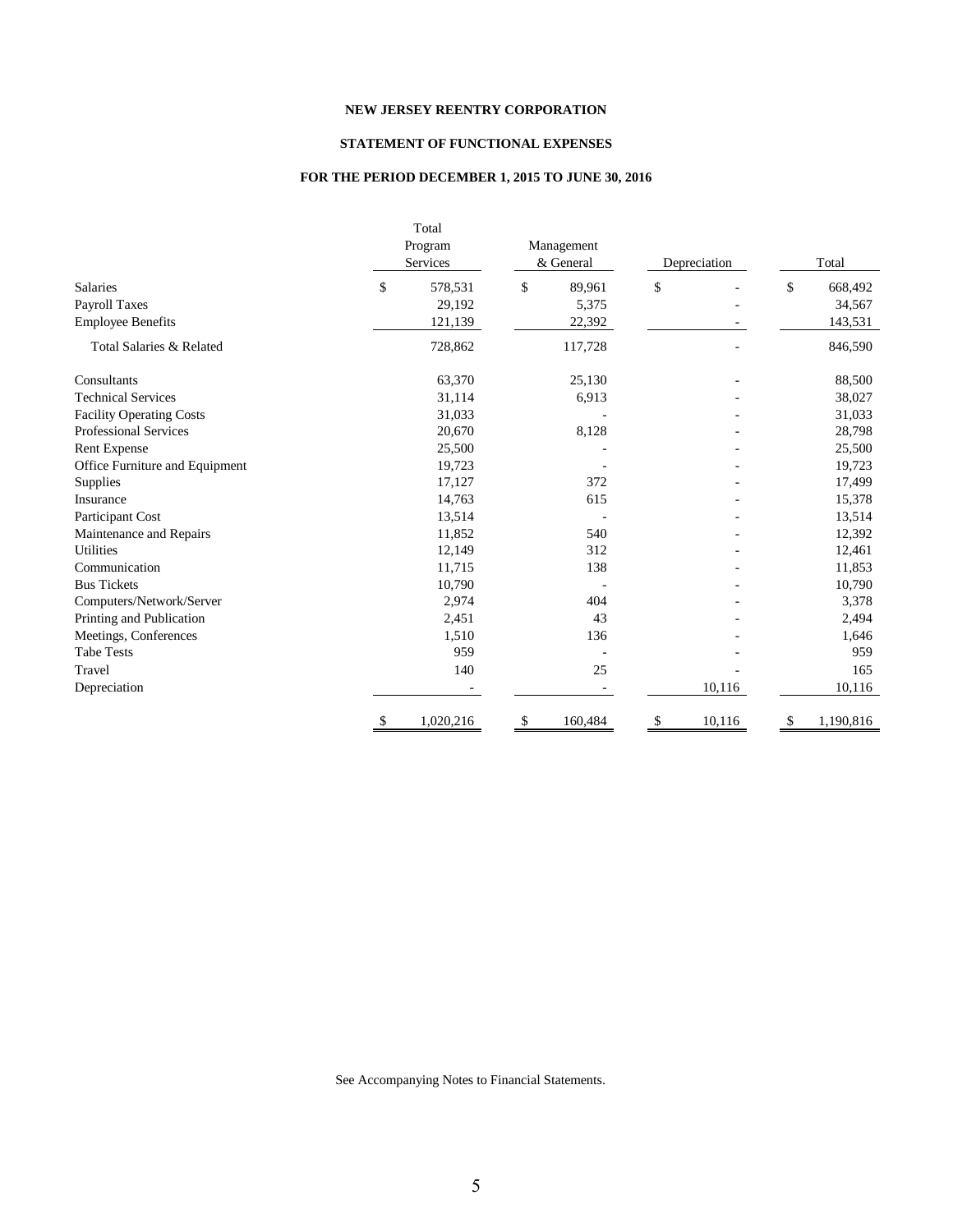### **STATEMENT OF CASH FLOWS**

### **FOR THE PERIOD DECEMBER 1, 2015 TO JUNE 30, 2016**

| <b>Cash Flows from Operating Activities:</b>         |               |
|------------------------------------------------------|---------------|
| Change in Net Assets                                 | \$<br>135,151 |
| Adjustments to Reconcile Change in Net Assets to Net |               |
| Cash Provided by Operating Activities:               |               |
| Depreciation                                         | 10,116        |
| (Increase) in Grants Receivable                      | (234, 348)    |
| (Increase) in Prepaid Expense                        | (33,000)      |
| Increase in Accounts Payable and Accrued Expenses    | 39,142        |
| Increase in Deferred Revenue                         | 1,072,973     |
| Net Cash Provided by Operating Activities            | 990,034       |
| <b>Cash Flows From Financing Activities</b>          |               |
| Purchase of Furniture and Equipment                  | (126, 327)    |
| Net Cash Provided by Financing Activities            | (126, 327)    |
| Net (Decrease) Increase in Cash                      | 863,707       |
| Cash at Beginning of the Year                        |               |
| Cash at End of the Year                              | 863,707       |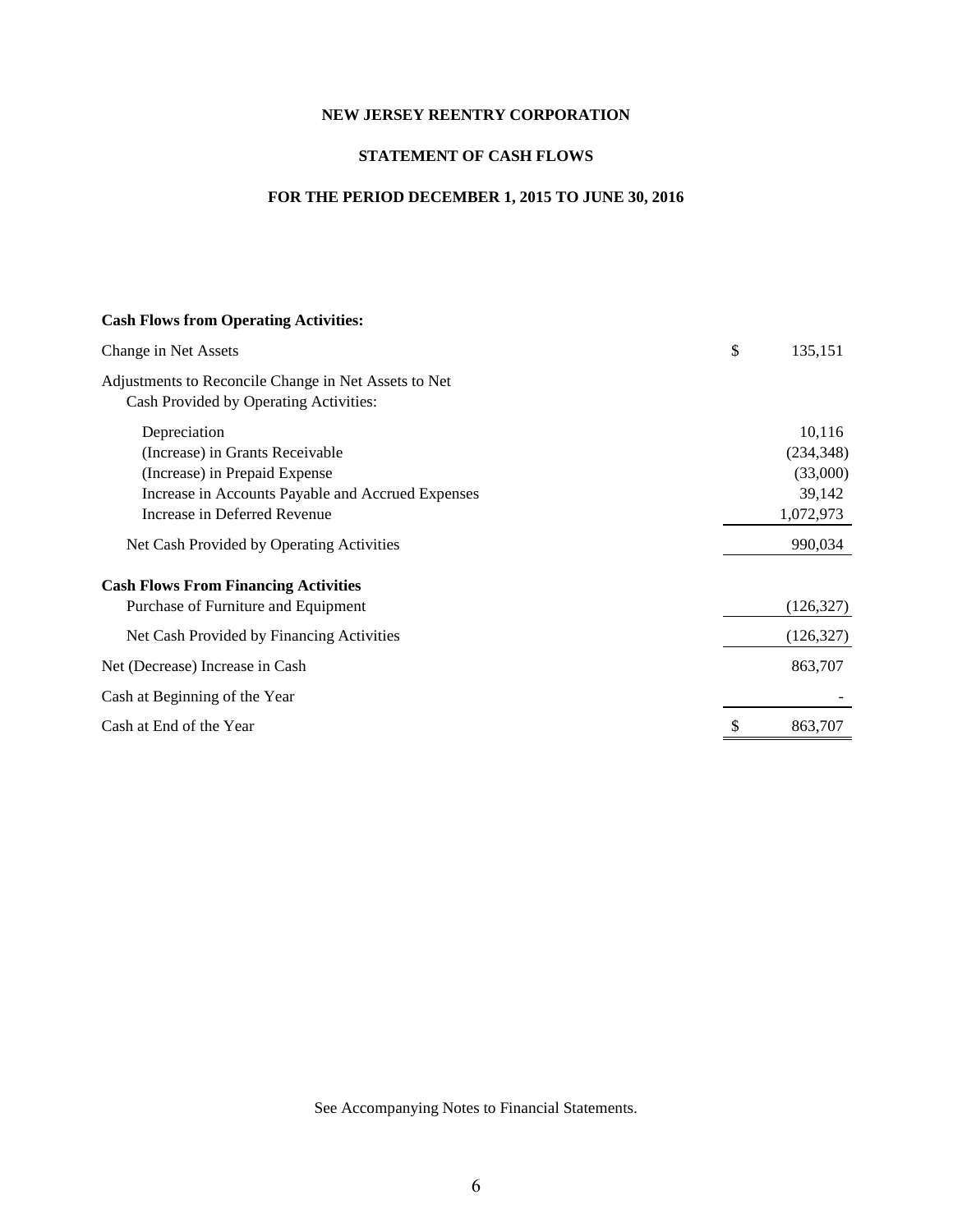### **NOTES TO FINANCIAL STATEMENTS**

### **FOR THE PERIOD DECEMBER 1, 2015 THROUGH JUNE 30, 2016**

### **NOTE 1: NATURE OF ACTIVITIES**

The New Jersey Reentry Corporation (NJRC), a nonprofit corporation, is designed to provide critical services for those persons who have been court-involved. Its purpose is to enroll and provide services, including addiction treatment, sober transitional housing, and training and employment, linkage to health care services, motor vehicle identification and legal support, for individuals with a diagnosed mental health and/or substance use disorder, who have been arrested, incarcerated and sentenced through the judicial system.

The NJRC received their tax exempt certificate from the State of New Jersey on November 22, 2014 and commenced operations on December 1, 2015.

### **Description of Program and Supporting Services**

The following program and supporting services are included in the accompanying financial statements:

### • **One-Stop Offender Re-entry Services**

The program is designed to help communities develop and implement comprehensive and collaborative strategies that address the challenges posed by offender reentry and recidivism reduction. The program provides rapid risk/needs assessment, pre-release services, linkage to entitlement and services prior to release, post-release services, ongoing assessment, case management, and implementation of data collection and analysis strategies to better understand the population and impact of the program.

### • **Management and General**

Includes the functions necessary to maintain an equitable employment program; ensure an adequate working environment; provide coordination and articulation of the NJRC's program strategy; secure proper administrative functioning of the Board of Directors; maintain competent legal services for the program administration; and manage the financial and budgetary responsibilities of the NJRC.

### **NOTE 2: SUMMARY OF SIGNIFICANT ACCOUNTING POLICIES**

### **Basis of Accounting**

The financial statements of NJRC have been prepared on the accrual basis of accounting and accordingly reflect all significant receivables, payables, and other liabilities.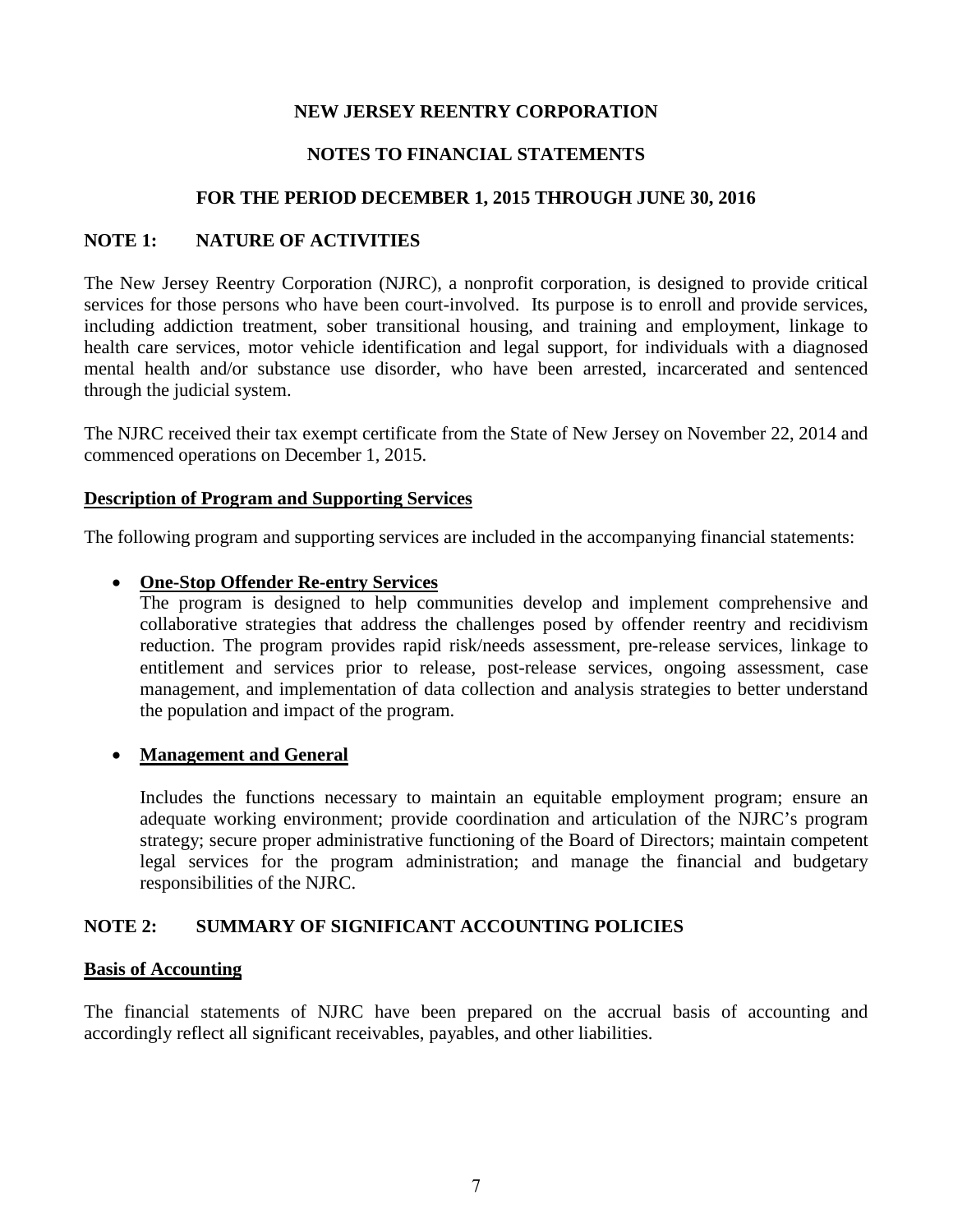### **NOTES TO FINANCIAL STATEMENTS**

### **FOR THE PERIOD DECEMBER 1, 2015 THROUGH JUNE 30, 2016**

### **NOTE 2: SUMMARY OF SIGNIFICANT ACCOUNTING POLICIES (Continued)**

### **Basis of Presentation**

NJRC reports information regarding its financial position and activities according to three classes of net assets: unrestricted net assets, temporarily restricted net assets, and permanently restricted assets.

### **Grants Receivable**

Grants receivable are stated at the amount management expects to be reimbursed by federal or state funding agencies. Grants receivable also include amounts advanced which have not yet been expended.

### **Cash and Cash Equivalents**

For the purpose of the statement of cash flows, NJRC considers all highly liquid investments available for current use with an initial maturity of three months or less to be cash equivalents.

### **Furniture and Equipment**

NJRC capitalizes all expenditures for property and equipment in excess of \$5,000. Furniture and equipment are carried at cost. Depreciation is computed using the straight-line basis over the estimated useful life of the asset.

### **Revenue/Expense Recognition**

Revenues are recognized when the funds are earned. Grant revenues are considered temporarily restricted until the time resources are expended for the purpose specified in the grant agreement. At the time the expense is incurred program restrictions are considered satisfied and the temporary restriction of net assets is considered released.

### **Functional Expenses**

The costs of providing various programs and other activities have been summarized on a functional basis in the Statements of Activities and in the Statements of Functional Expenses. Accordingly, certain costs have been allocated among the programs and supporting services benefited.

### **Deferred Revenue**

Income from grants are deferred and recognized when earned.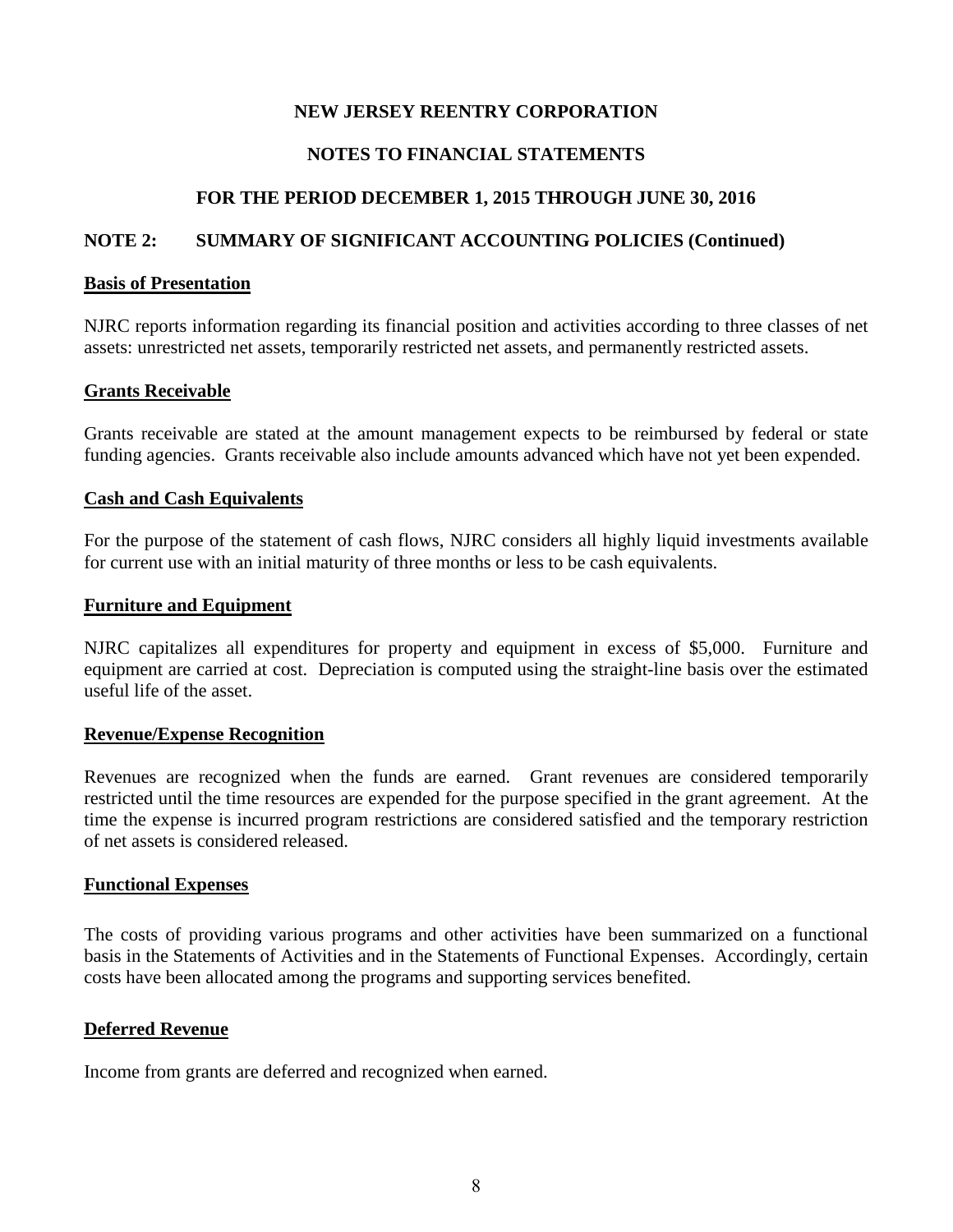### **NOTES TO FINANCIAL STATEMENTS**

### **FOR THE PERIOD DECEMBER 1, 2015 THROUGH JUNE 30, 2016**

### **NOTE 2: SUMMARY OF SIGNIFICANT ACCOUNTING POLICIES (Continued)**

### **Use of Estimates**

The preparation of the financial statements in conformity with accounting principles generally accepted in the United States of America requires management to make estimates and assumptions that affect the reported amounts of assets and liabilities and disclosures of contingent assets and liabilities at the date of the financial statements and the reported amounts of revenues and expenses during the reporting period. Actual results could differ from these estimates.

### **Income Taxes**

NJRC is exempt from federal income tax under Section 501(c) (3) of the Internal Revenue Code. It is also exempt from state income taxes. However, any unrelated business income may be subject to taxation. The NJRC has no liability for any unrelated business income tax.

### **NOTE 3: OFFICE AND TRANSPORTATION EQUIPMENT**

Office and Transportation Equipment for the period December 1, 2015 through June 30, 2016 was as follows:

| Office Equipment                      | 101,527   |
|---------------------------------------|-----------|
| <b>Transportation Equipment</b>       | 24,800    |
|                                       | 126,327   |
| <b>Less: Accumulated Depreciation</b> | (10, 116) |
| <b>Total Equipment</b>                | 116,211   |

 Depreciation on building and equipment has been computed on a straight-line basis over estimated useful lives as follows:

> Office Equipment  $-3$  years Transportation Equipment  $-5$  years

Depreciation expense was \$10,116 for the period December 1, 2015 through June 30, 2016.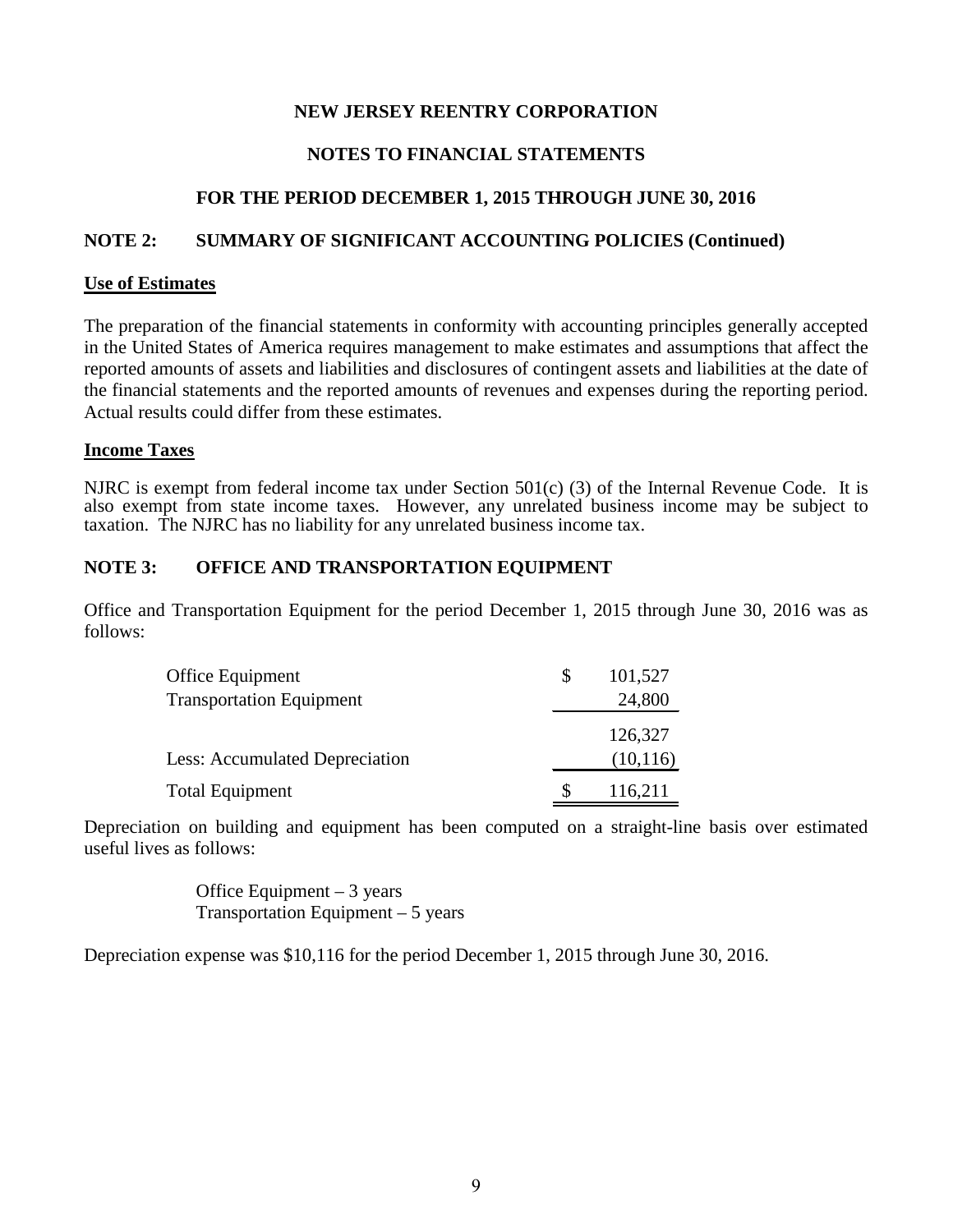### **NOTES TO FINANCIAL STATEMENTS**

### **FOR THE PERIOD DECEMBER 1, 2015 THROUGH JUNE 30, 2016**

### **NOTE 4: CONCENTRATIONS OF CREDIT RISK ARISING FROM CASH DEPOSITS IN EXCESS OF INSURED LIMITS**

NJRC maintains its cash balances in one financial institution located in Jersey City, New Jersey. Accounts at each institution are insured by the Federal Deposit Insurance Corporation up to \$250,000. NJRC's uninsured cash balances totaled \$651,378 at 30, 2016.

### **NOTE 5: CONTRACTS WITH SUBRECIPIENTS**

On November 23, 2015, NJRC entered into an agreement with the Greater Newark Conservancy, a New Jersey nonprofit to be the sole substance/mental health treatment provider at Integrity House, Inc. in connection with the One-Stop Offender Re-entry Services grant. This agreement was modified on May 11, 2016 to increase the funding allocation for the subrecipient.

On December 9, 2015, NJRC entered into a contract with the Jersey City Employment and Training Program, Inc. to provide administrative and program services in connection with the One-Stop Offender Re-entry Services grant. Under the terms of the contract, NJRC will reimburse Jersey City Employment and Training Program, Inc. for a percentage of costs related to administrative and program services.

### **NOTE 6: OPERATING LEASES**

On January 10, 2016, NJRC entered into a one year sub-lease agreement with the option to cancel the lease at the end of each year, with an expiration date of December 31, 2019 with William H. Butler Help Center Inc., a nonprofit corporation, commencing upon completion of renovations as determined by the Sub-lease located at 147 Montgomery Street, Paterson, New Jersey for the entire second and third floor Grace Gospel Church of Paterson, Inc.

On February 23, 2016, NJRC entered into a 5 year lease for office space located at 310 Main Street, Toms River, New Jersey to provide services in connection with the One-Stop Offender Re-entry Services grant.

Rental Expense was \$25,500 for the period December 31, 2015 through June 30, 2016.

### **NOTE 7: CONTINGENCIES**

NJRC receives all of its support from the State of New Jersey, Department of Community Affairs. A significant reduction in the level of this support may have an effect on the NJRC's programs.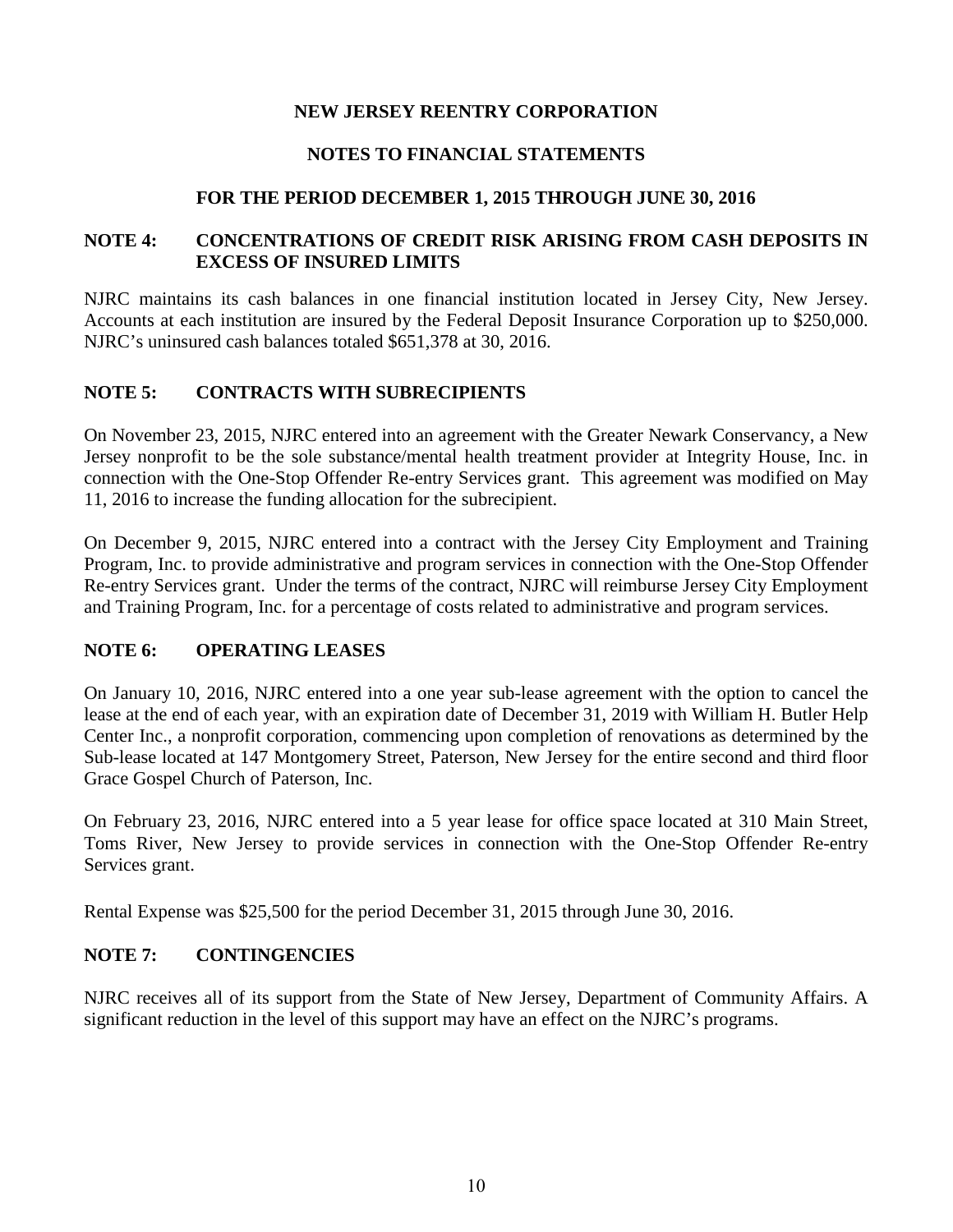### **JERSEY CITY OFFICE OF EMPLOYMENT AND TRAINING, INC.**

### **NOTES TO FINANCIAL STATEMENTS**

### **FOR THE PERIOD DECEMBER 1, 2015 THROUGH JUNE 30, 2016**

### **NOTE 7: CONTINGENCIES (Continued)**

Grants require the fulfillment of certain conditions as set forth in the grant agreement. Failure to fulfill the conditions could result in the return of the funds to grantors. Although that is a possibility, management deems the contingency remote, since by accepting grants and their terms; it has accommodated the objectives of the organization to the provisions of the grant.

### **NOTE 8: RELATED ENTITIES**

The NJRC and the Jersey City Office of Employment and Training, Inc. mutually support each other's respective missions through shared administrative and social delivery services.

### **NOTE 9: INCOME TAXES**

### **Uncertain Tax Positions**

NJRC is exempt from federal income taxes under Section 501(c) (3) of the Internal Revenue Code, except on net income derived from unrelated business activities. NJRC believes that it has appropriate support for any tax positions taken, and as such, does not have any uncertain tax positions that are material to the financial statements.

The Federal Exempt Organization Business Income Tax Returns (Form 990) for 2015 are subject to examination by the IRS, generally for three years after they were filed.

### **NOTE 9: SUBSEQUENT EVENTS**

Subsequent events were evaluated through October 7, 2016, which is the date the financial statements were available to be issued.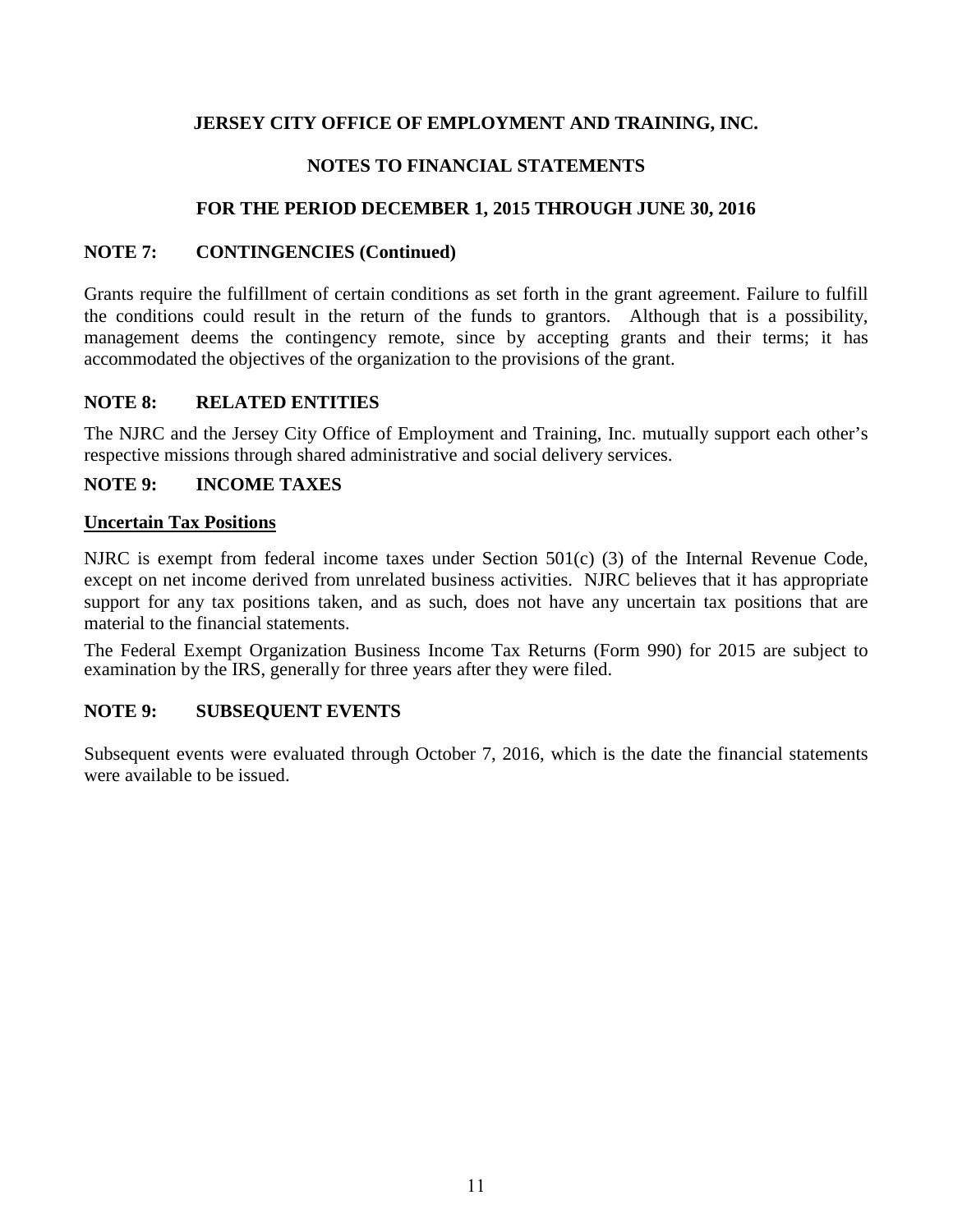*Certified Public Accountants* 

**Frederick J. Tomkins, CPA, RMA**

**310 Broadway Bayonne, NJ 07002 (201) 437-9000 Fax: (201) 437-1432 E-Mail: dgd@dgdcpas.com Matthew A. Donohue, CPA Linda P. Kish, CPA, RMA** Robert A. Gironda, CPA **Mark W. Bednarz, CPA, RMA Rayonne** NI 07002 Mark W. Bednarz, CPA, RMA **Robert G. Doria, CPA (N.J. & N.Y.) Jason R. Gironda, CPA**

### **INDEPENDENT AUDITOR'S REPORT ON INTERNAL CONTROL OVER FINANCIAL REPORTING AND ON COMPLIANCE AND OTHER MATTERS BASED ON AN AUDIT OF FINANCIAL STATEMENTS PERFORMED IN ACCORDANCE WITH** *GOVERNMENT AUDITING STANDARDS*

To the Board of Directors of New Jersey Reentry Corporation Jersey City, New Jersey

We have audited, in accordance with the auditing standards generally accepted in the United States of America and the standards applicable to financial audits contained in *Government Auditing Standards* issued by the Comptroller General of the United States, the financial statements of New Jersey Reentry Corporation (a nonprofit organization), which comprise the statement of financial position for the period December 1, 2015 to June 30, 2016, and the related statements of activities, functional expenses and cash flows for the year then ended, and the related notes to the financial statements, and have issued our report thereon dated November 7, 2016.

### **Internal Control Over Financial Reporting**

In planning and performing our audit of the financial statements, we considered New Jersey Reentry Corporation's internal control over financial reporting (internal control) to determine the audit procedures that are appropriate in the circumstances for the purpose of expressing our opinion on the financial statements, but not for the purpose of expressing an opinion on the effectiveness of New Jersey Reentry Corporation's internal control. Accordingly, we do not express an opinion on the effectiveness of New Jersey Reentry Corporation's internal control.

A *deficiency in internal control* exists when the design or operation of a control does not allow management or employees, in the normal course of performing their assigned functions, to prevent, or detect and correct, misstatements on a timely basis. A *material weakness* is a deficiency, or a combination of deficiencies, in internal control, such that there is a reasonable possibility that a material misstatement of the entity's financial statements will not be prevented, or detected and corrected on a timely basis. A *significant deficiency* is a deficiency, or a combination of deficiencies, in internal control that is less severe than a material weakness, yet important enough to merit attention by those charged with governance.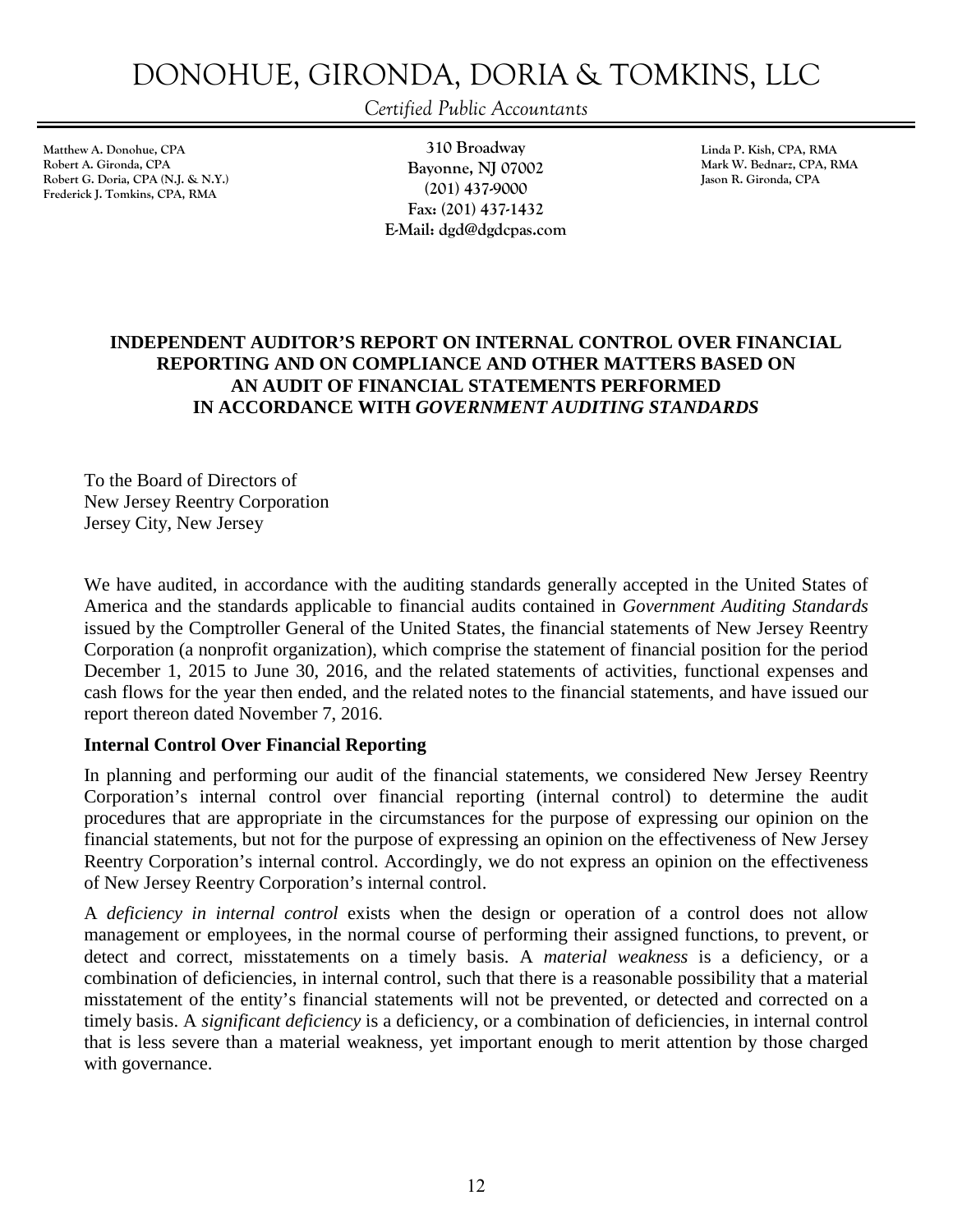Our consideration of internal control was for the limited purpose described in the first paragraph of this section and was not designed to identify all deficiencies in internal control that might be material weaknesses or significant deficiencies. Given these limitations, during our audit we did not identify any deficiencies in internal control that we consider to be material weaknesses. However, material weaknesses may exist that have not been identified.

### **Compliance and Other Matters**

As part of obtaining reasonable assurance about whether New Jersey Reentry Corporation's financial statements are free from material misstatement, we performed tests of its compliance with certain provisions of laws, regulations, contracts, and grant agreements, noncompliance with which could have a direct and material effect on the determination of financial statement amounts. However, providing an opinion on compliance with those provisions was not an objective of our audit, and accordingly, we do not express such an opinion. The results of our tests disclosed no instances of noncompliance or other matters that are required to be reported under *Government Auditing Standards*.

### **Purpose of this Report**

The purpose of this report is solely to describe the scope of our testing of internal control and compliance and the results of that testing, and not to provide an opinion on the effectiveness of the organization's internal control or on compliance. This report is an integral part of an audit performed in accordance with *Government Auditing Standards* in considering the organization's internal control and compliance. Accordingly, this communication is not suitable for any other purpose.

Donotue, Grite Dois + Tout

Certified Public Accountants

Bayonne, New Jersey October 7, 2016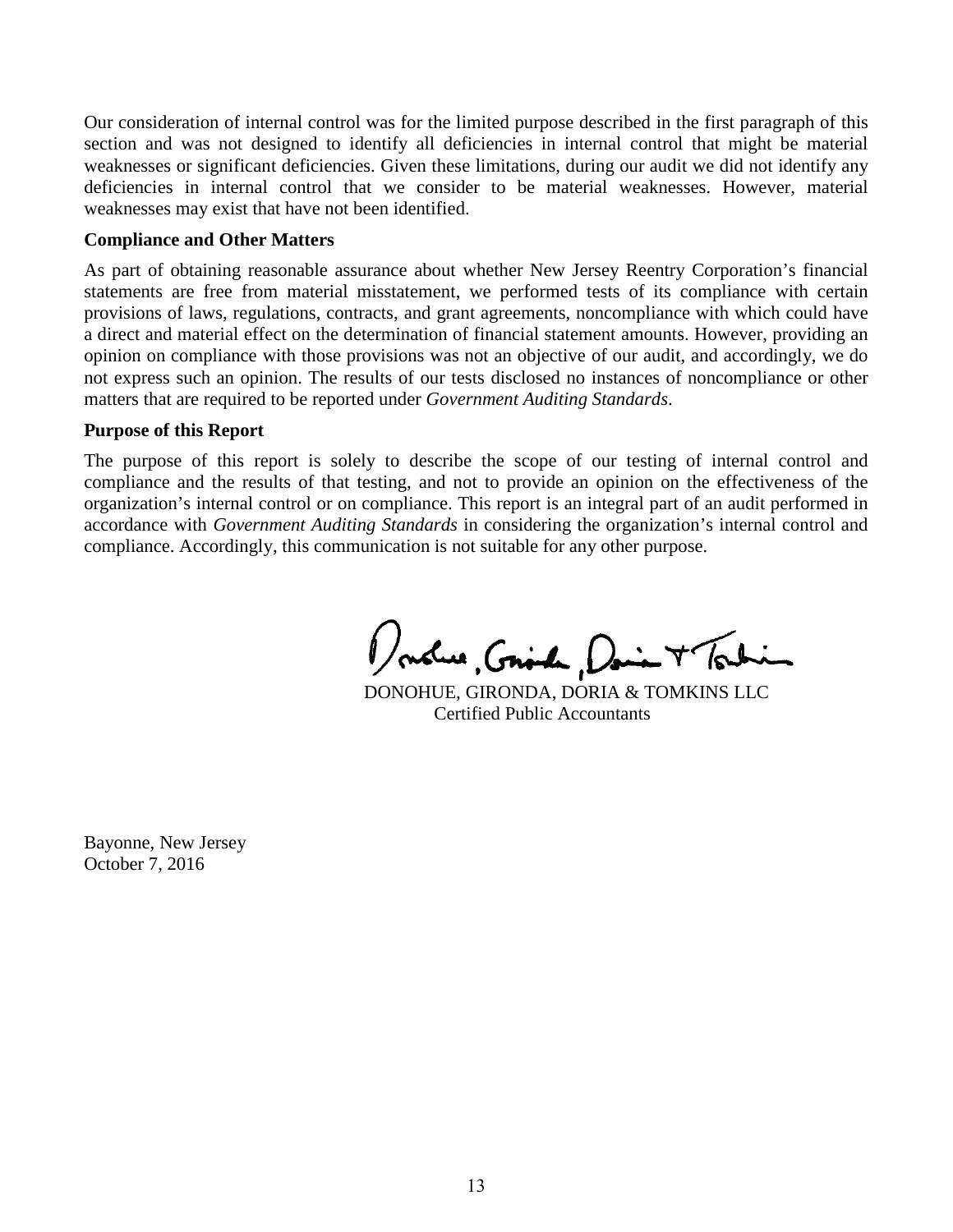*Certified Public Accountants* 

**Frederick J. Tomkins, CPA, RMA**

**310 Broadway Bayonne, NJ 07002 (201) 437-9000 Fax: (201) 437-1432 E-Mail: dgd@dgdcpas.com Matthew A. Donohue, CPA Linda P. Kish, CPA, RMA** Robert A. Gironda, CPA **Mark W. Bednarz, CPA, RMA Rayonne** NI 07002 Mark W. Bednarz, CPA, RMA **Robert G. Doria, CPA (N.J. & N.Y.) Jason R. Gironda, CPA**

### **INDEPENDENT AUDITOR'S REPORT ON COMPLIANCE FOR EACH MAJOR PROGRAM AND ON INTERNAL CONTROL OVER COMPLIANCE REQUIRED BY NEW JERSEY OMB CIRCULAR 15-08**

To the Board of Directors of New Jersey Reentry Corporation Jersey City, New Jersey

### **Report on Compliance for Each Major State Program**

We have audited New Jersey Reentry Corporation's compliance with the types of compliance requirements described in the State of New Jersey OMB Circular 15-08 Compliance Supplement that could have a direct and material effect on New Jersey Reentry Corporation's major state program for the for the period December 1, 2015 to June 30, 2016. New Jersey Reentry Corporation's major state program is identified in the summary of auditor's results section of the accompanying schedule of findings and questioned costs.

### *Management's Responsibility*

Management is responsible for compliance with state statutes, regulations, and the terms and conditions of its federal awards applicable to its federal programs.

### *Auditor's Responsibility*

Our responsibility is to express an opinion on compliance for New Jersey Reentry Corporation's major state program based on our audit of the types of compliance requirements referred to above. We conducted our audit of compliance in accordance with auditing standards generally accepted in the United States of America; the standards applicable to financial audits contained in *Government Auditing Standards*, issued by the Comptroller General of the United States; and the audit requirements of New Jersey OMB Circular 15- 08. Those standards and New Jersey OMB Circular 15-08 require that we plan and perform the audit to obtain reasonable assurance about whether noncompliance with the types of compliance requirements referred to above that could have a direct and material effect on a major state program occurred. An audit includes examining, on a test basis, evidence about New Jersey Reentry Corporation's compliance with those requirements and performing such other procedures as we considered necessary in the circumstances.

We believe that our audit provides a reasonable basis for our opinion on compliance for its state program. However, our audit does not provide a legal determination of New Jersey Reentry Corporation compliance.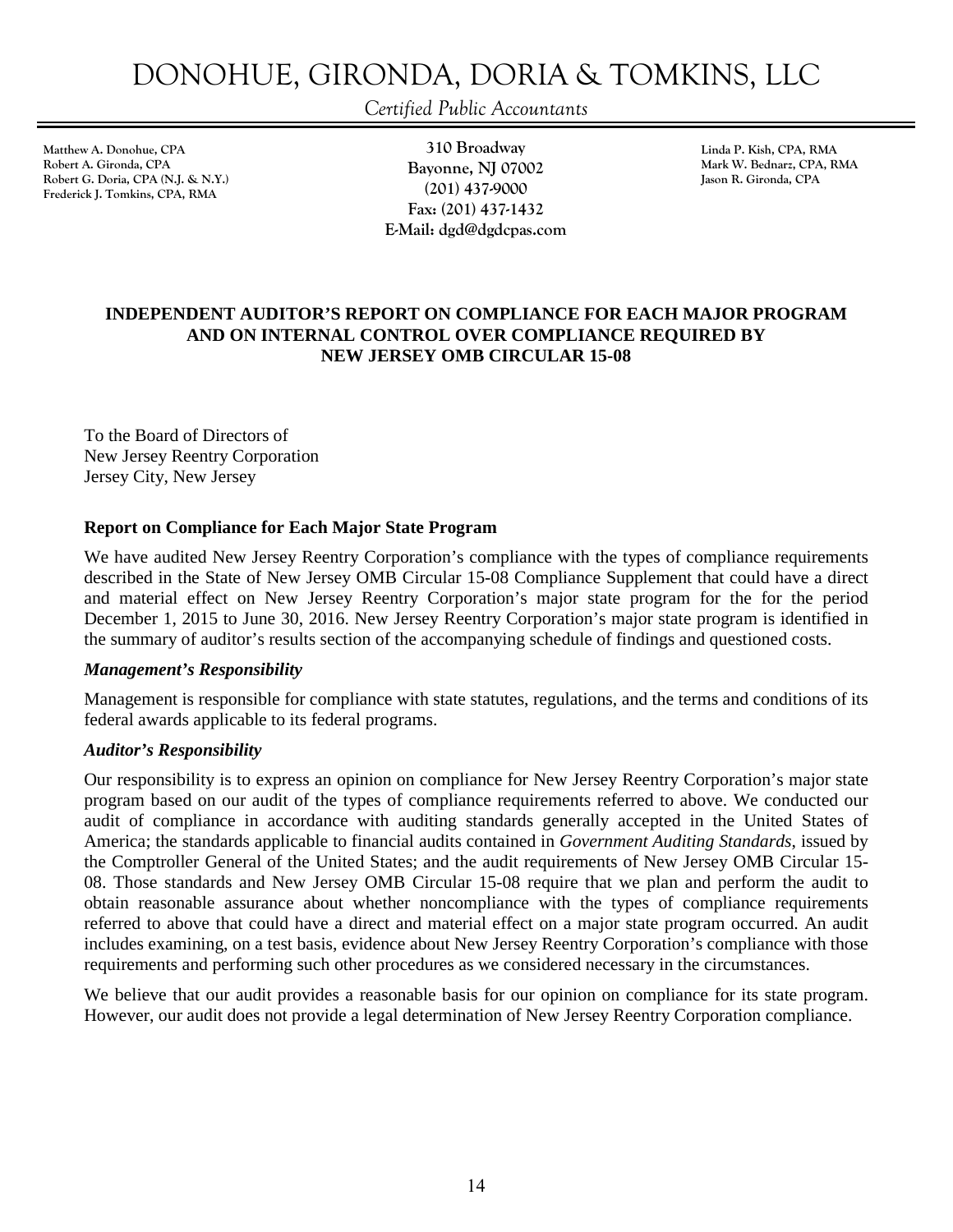### *Opinion on State Program*

In our opinion, New Jersey Reentry Corporation complied, in all material respects, with the types of compliance requirements referred to above that could have a direct and material effect on its major state program for the for the period December 1, 2015 to June 30, 2016.

### **Report on Internal Control Over Compliance**

Management of New Jersey Reentry Corporation is responsible for establishing and maintaining effective internal control over compliance with the types of compliance requirements referred to above. In planning and performing our audit of compliance, we considered New Jersey Reentry Corporation's internal control over compliance with the types of requirements that could have a direct and material effect on its state program to determine the auditing procedures that are appropriate in the circumstances for the purpose of expressing an opinion on compliance for each major state program and to test and report on internal control over compliance in accordance with New Jersey OMB Circular 15-08, but not for the purpose of expressing an opinion on the effectiveness of internal control over compliance. Accordingly, we do not express an opinion on the effectiveness of New Jersey Reentry Corporation's internal control over compliance.

A *deficiency in internal control over compliance* exists when the design or operation of a control over compliance does not allow management or employees, in the normal course of performing their assigned functions, to prevent, or detect and correct, noncompliance with a type of compliance requirement of a state program on a timely basis. A *material weakness in internal control over compliance* is a deficiency, or combination of deficiencies, in internal control over compliance, such that there is a reasonable possibility that material noncompliance with a type of compliance requirement of a state program will not be prevented, or detected and corrected, on a timely basis. A *significant deficiency in internal control over compliance* is a deficiency, or a combination of deficiencies, in internal control over compliance with a type of compliance requirement of a state program that is less severe than a material weakness in internal control over compliance, yet important enough to merit attention by those charged with governance.

Our consideration of internal control over compliance was for the limited purpose described in the first paragraph of this section and was not designed to identify all deficiencies in internal control over compliance that might be material weaknesses or significant deficiencies. We did not identify any deficiencies in internal control over compliance that we consider to be material weaknesses. However, material weaknesses may exist that have not been identified.

The purpose of this report on internal control over compliance is solely to describe the scope of our testing of internal control over compliance and the results of that testing based on the requirements of New Jersey OMB Circular 15-08. Accordingly, this report is not suitable for any other purpose.

Pourles, Grish, Davie + Toutie

DONOHUE, GIRONDA, DORIA & TOMKINS LLC Certified Public Accountants

Bayonne, New Jersey October 7, 2016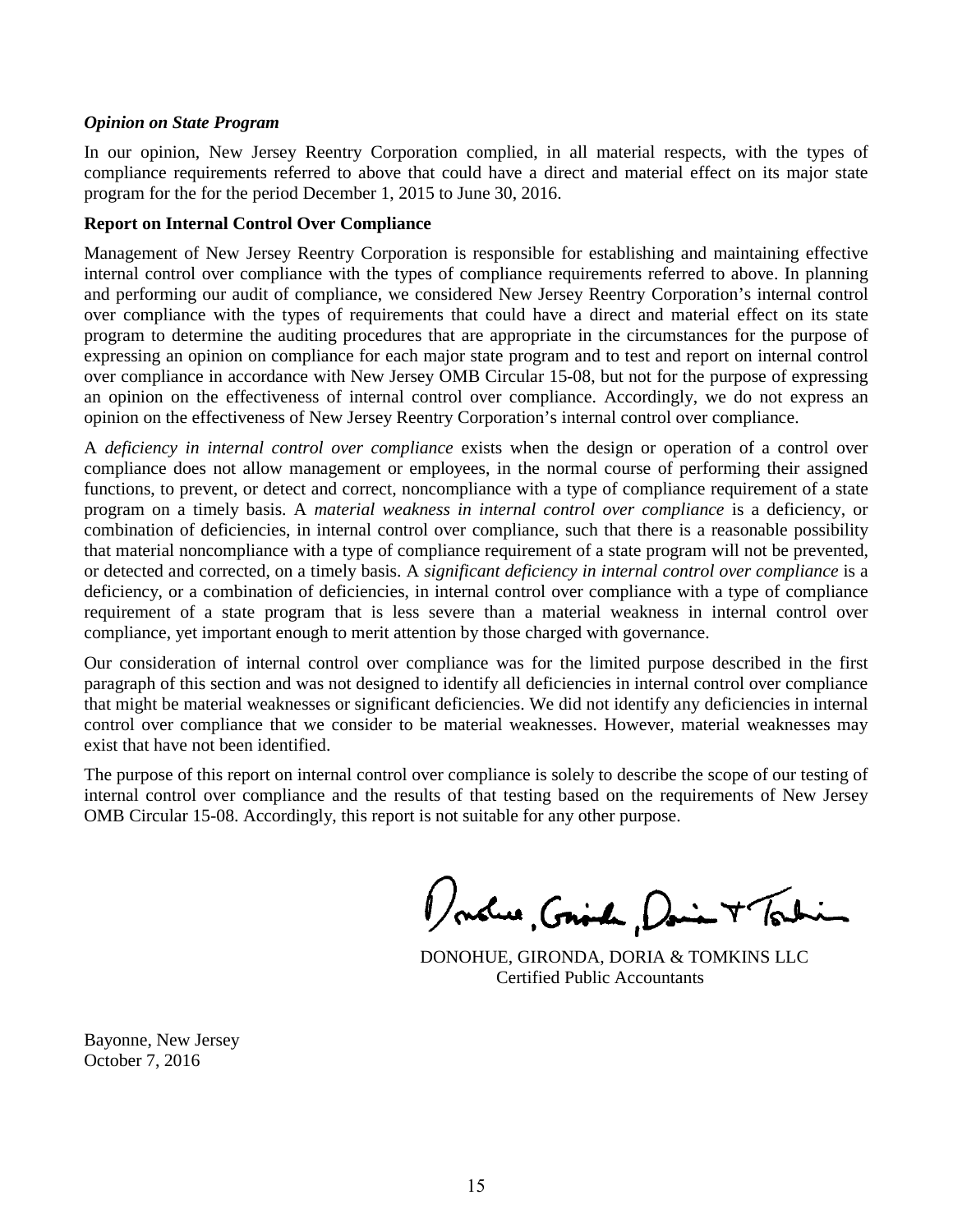### NEW JERSEY REENTRY CORPORATION **NEW JERSEY REENTRY CORPORATION**

# SCHEDULE OF EXPENDITURES OF STATE FINANCIAL ASSISTANCE **SCHEDULE OF EXPENDITURES OF STATE FINANCIAL ASSISTANCE**

## FOR THE PERIOD DECEMBER 1, 2015 THROUGH JUNE 30, 2016 **FOR THE PERIOD DECEMBER 1, 2015 THROUGH JUNE 30, 2016**

|                                                  |                    |                         |          |              |              | PASS                 |                        |                 |                    |           |                    |                                          |  |
|--------------------------------------------------|--------------------|-------------------------|----------|--------------|--------------|----------------------|------------------------|-----------------|--------------------|-----------|--------------------|------------------------------------------|--|
|                                                  |                    |                         |          | <b>GRANT</b> | <b>FUNDS</b> | <b>THROUGH TO</b>    |                        | CASH            |                    |           | <b>BALANCE AT</b>  |                                          |  |
| <b>GRANT OR/PROGRAM TITLE</b>                    | ACCOUNT<br>NUMBER  | GRANT PERIOD<br>FROM TO |          | AWARD        | LECEIVEI     | <b>SUBRECIPIENTS</b> | BALANCE AT<br>06/30/15 | <b>RECEIPTS</b> | <b>KPENDITURES</b> |           | 06/30/16           | <b>CUMULATIVE</b><br><b>SXPENDITURES</b> |  |
| New Jersey Department of Community Affairs       |                    |                         |          |              |              |                      |                        |                 |                    |           |                    |                                          |  |
| One-Stop Offender Re-entry Services              | 2016-05161-0072-00 | 09/01/15                | 06/30/16 |              |              | 504,228              |                        | 2,380,000       | 1,307.077          |           | 1,072,973          |                                          |  |
| Total New Jersey Department of Community Affairs |                    |                         |          |              |              |                      |                        | 2,380,000       |                    | 1,307,027 | $1,072,97^{\circ}$ |                                          |  |
| <b>Total State Financial Assistance</b>          |                    |                         |          |              |              |                      |                        | 2,380,00        | 1,307,027          |           | 1,072,973          |                                          |  |

See Accompanying Notes to the Schedules of Expenditures of State Financial Assistance. See Accompanying Notes to the Schedules of Expenditures of State Financial Assistance.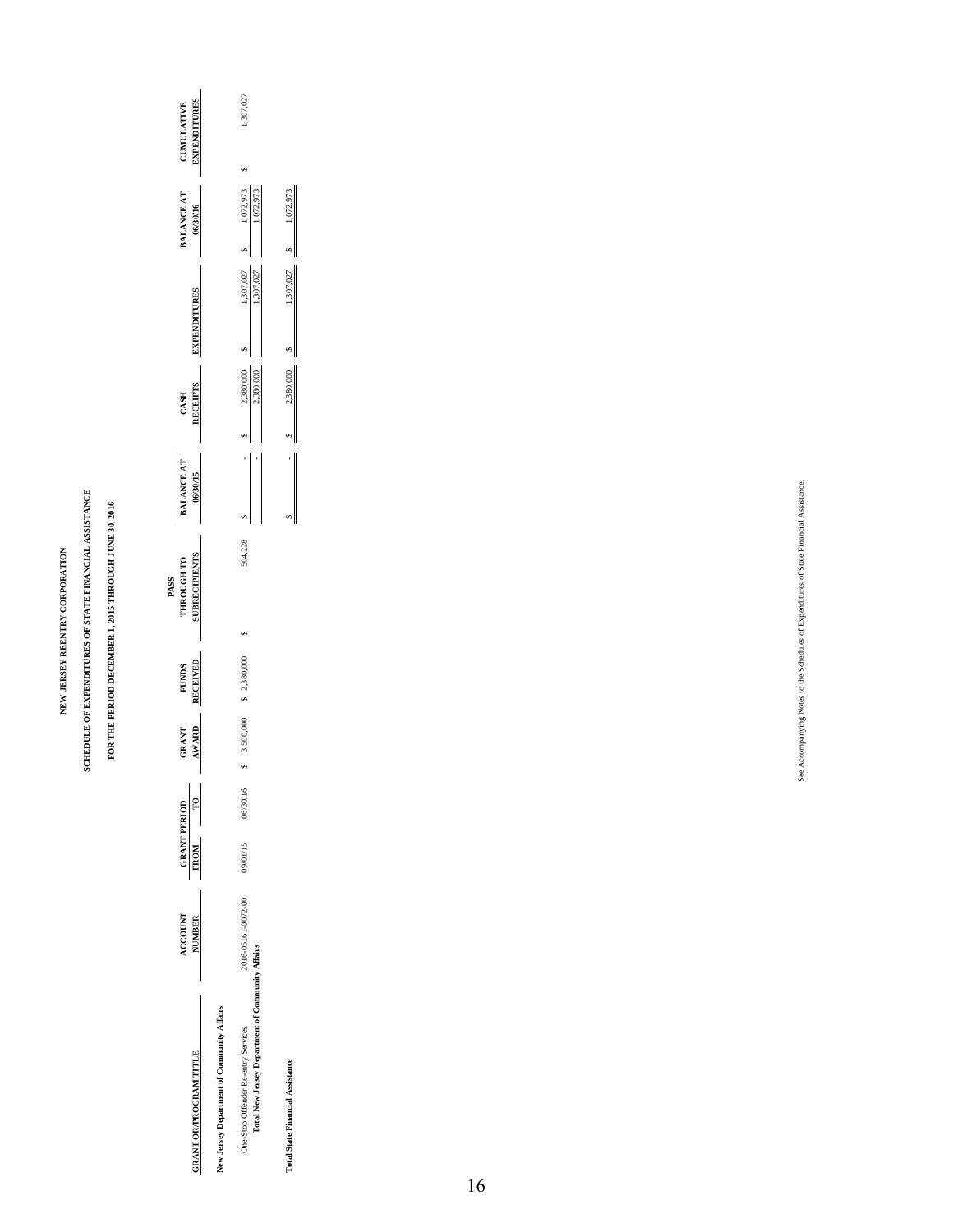### **NJ REENTRY CORPORATION**

### **NOTES TO SCHEDULE OF EXPENDITURES OF STATE FINANCIAL ASSISTANCE**

### **FOR THE PERIOD DECEMBER 1, 2015 THROUGH JUNE 30, 2016**

### **NOTE 1 BASIS OF PRESENTATION**

The schedule of expenditures of state financial assistance include the state grant activity of New Jersey Reentry Corporation under programs of the state government for the period December 1, 2015 through June 30, 2016. The information on these schedules is presented in accordance with the requirements of the *State of New Jersey Circular 15-08, Single Audit Policy for Recipients of Federal Grants, State Grants and State Aid*.*.* All state awards received from state agencies, as well as state financial assistance passed through other governmental agencies is included on these schedules.

### **NOTE 2 SUMMARY OF SIGNIFICANT ACCOUNTING POLICIES**

The accompanying schedules of expenditures of state financial assistance are presented on the accrual basis of accounting. This basis of accounting is described in Note 1 to the basic financial statements. The information in these schedules is presented in accordance with the requirements of the *State of New Jersey Circular 15-08, Single Audit Policy for Recipients of Federal Grants, State Grants and State Aid*. Therefore, some amounts presented in this schedule may differ from amounts presented in, or used in the preparation of the basic financial statements.

### **NOTE 3 RELATIONSHIP TO STATE REPORTING**

Amounts reported in the accompanying schedules agree with the amounts reported in the related state financial reports.

### **NOTE 4 RECONCILIATION OF SCHEDULE OF EXPENDITURES OF STATE FINANCIAL ASSISTANCE TO THE FINANCIAL STATEMENTS**

| Expenditures per schedule of |   |            |
|------------------------------|---|------------|
| expenditures of state awards | S | 1,307,027  |
| Furniture and transportation |   |            |
| equipment capitalized        |   | (126, 327) |
| Depreciation Expense         |   | 10,116     |
|                              | S | 1,190,816  |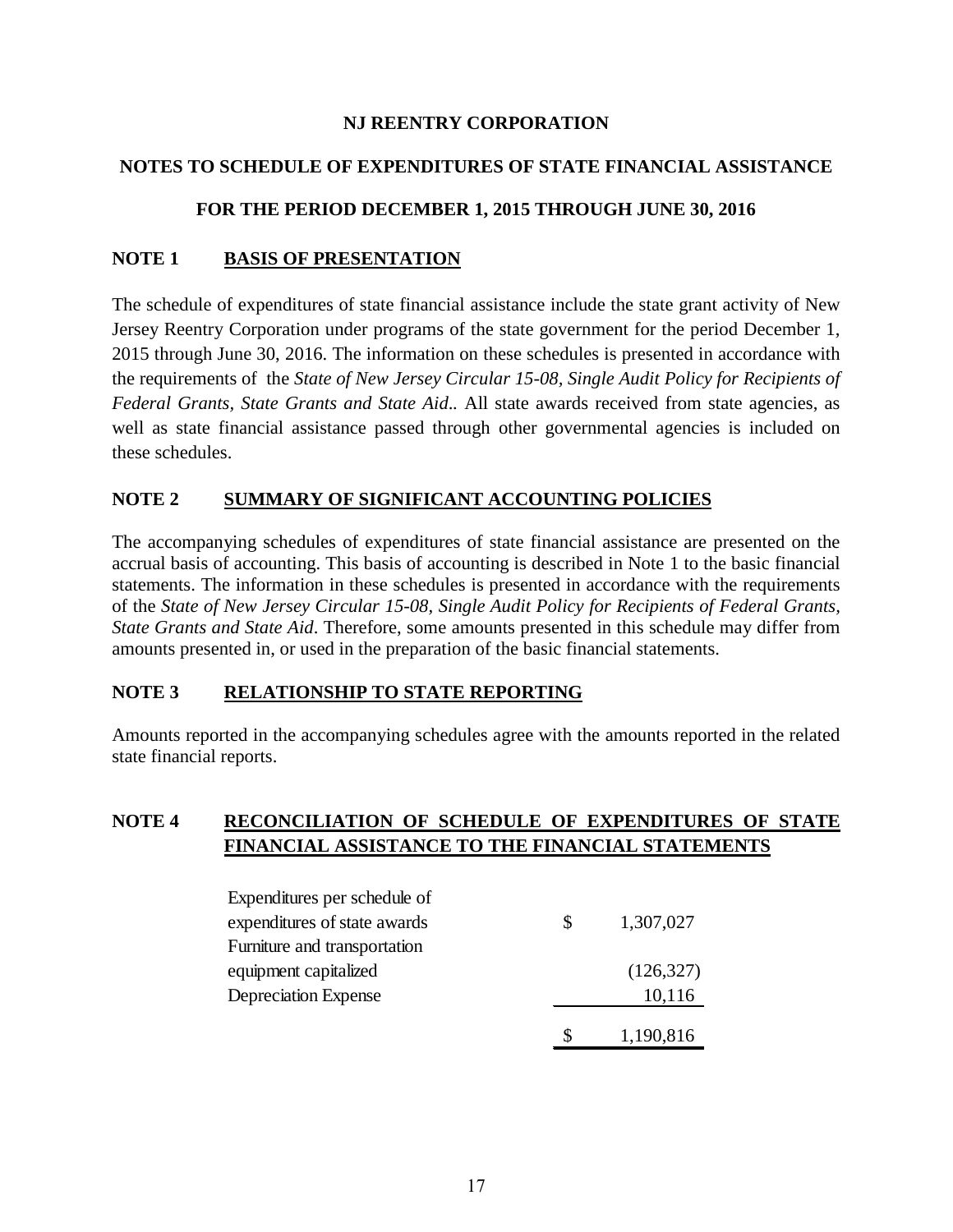### **NJ REENTRY CORPORATION SCHEDULE OF FINDINGS AND QUESTIONED COSTS FOR THE PERIOD DECEMBER 1, 2015 THROUGH JUNE 30, 2016**

*Section 1 - Summary of Auditors' Results*

### Financial Statement Section

| A) Type of Auditors Report Issued:                                                                                                   |     | Not Applicable                     |
|--------------------------------------------------------------------------------------------------------------------------------------|-----|------------------------------------|
| B) Internal Control over Financial Reporting:                                                                                        |     |                                    |
| 1) Material weakness(es) identified?                                                                                                 | Yes | No                                 |
| 2) Significant deficiency(ies) identified?                                                                                           | Yes | None reported                      |
| C) Noncompliance material to basic financial statements noted?                                                                       | Yes | No                                 |
| <b>Federal Awards Section</b>                                                                                                        |     |                                    |
| D) Internal Control over major programs:                                                                                             |     |                                    |
| 1) Material weakness(es) identified?                                                                                                 | Yes | No                                 |
| 2) Significant deficiency(ies) identified?                                                                                           | Yes | None reported                      |
| E) Type of auditor's report on compliance for major program                                                                          |     |                                    |
| F) Any audit findings disclosed that are required to be reported in accordance<br>2 CFR Part 200 Uniform Administrative Requirements | Yes | No                                 |
| G) Identification of major programs:                                                                                                 |     |                                    |
| CFDA Number(s)                                                                                                                       |     | Name of Federal Program or Cluster |
|                                                                                                                                      |     |                                    |
| H) Dollar threshold used to distinguish between Type A and<br>Type B Programs.                                                       |     |                                    |
| I) Auditee qualified as low-risk auditee?                                                                                            | Yes | No                                 |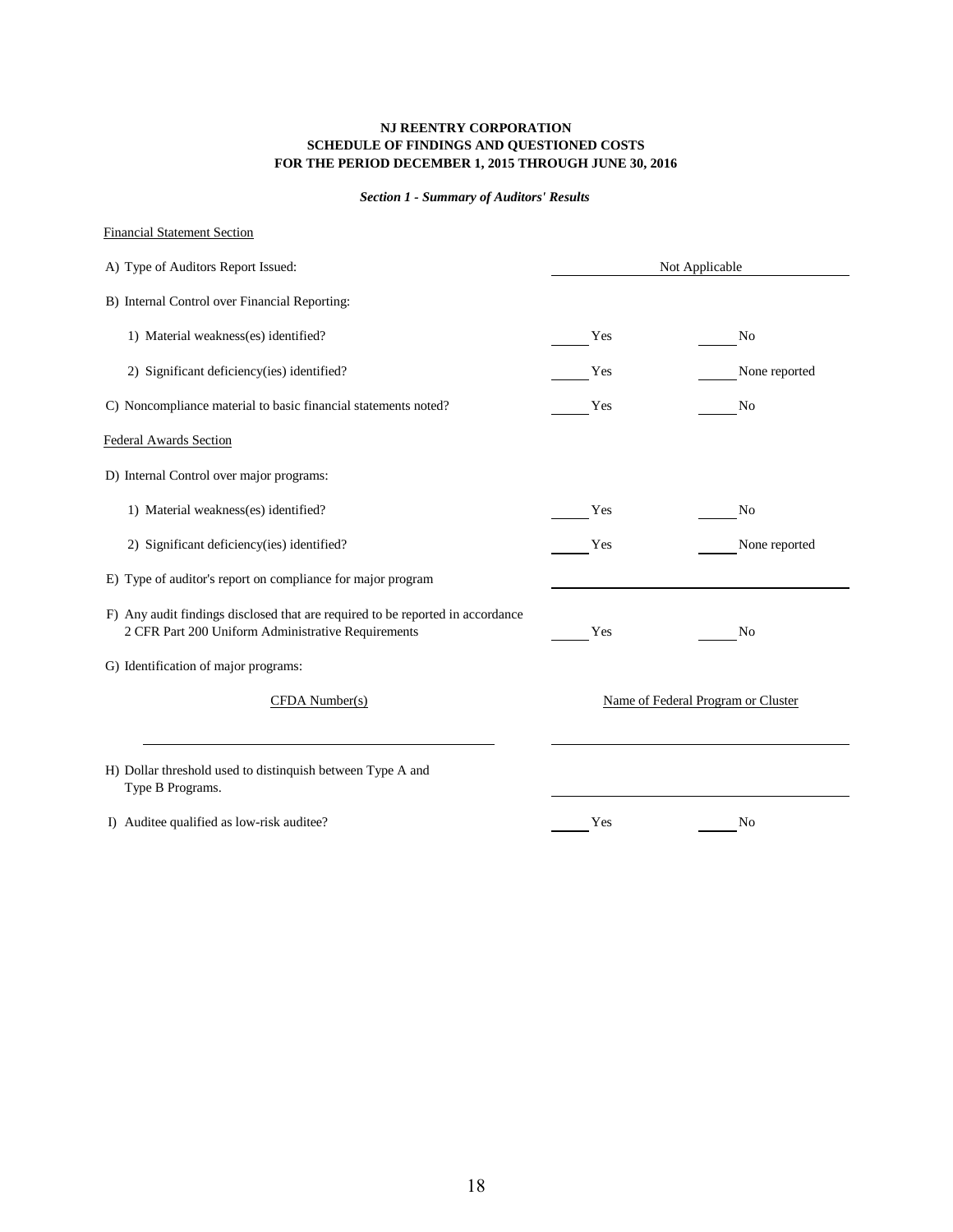### **NJ REENTRY CORPORATION SCHEDULE OF FINDINGS AND QUESTIONED COSTS FOR THE PERIOD DECEMBER 1, 2015 THROUGH JUNE 30, 2016**

*Section 1 - Summary of Auditors' Results*

### **State Awards Section**

| J) Dollar threshold used to distinguish between Type A and<br>Type B Programs.                                         |                       | \$750,000                           |
|------------------------------------------------------------------------------------------------------------------------|-----------------------|-------------------------------------|
| K) Auditee qualified as low-risk auditee?                                                                              | Yes                   | No                                  |
| L) Internal Control over major programs:                                                                               |                       |                                     |
| 1) Material weakness(es) identified?                                                                                   | Yes                   | No<br>v                             |
| 2) Significant deficiency (ies) identified?                                                                            | Yes                   | None reported                       |
| M) Type of auditor's report on compliance for major programs:                                                          |                       | Unmodified                          |
| N) Any audit findings disclosed that are required to be reported<br>in accordance with N.J. OMB Circular Letter 15-08? | Yes                   | No                                  |
| O) Identification of major programs:                                                                                   |                       |                                     |
| State Grant/Project Number(s)                                                                                          | Name of State Program |                                     |
| 2016-05161-0072-00                                                                                                     |                       | One-Stop Offender Re-entry Services |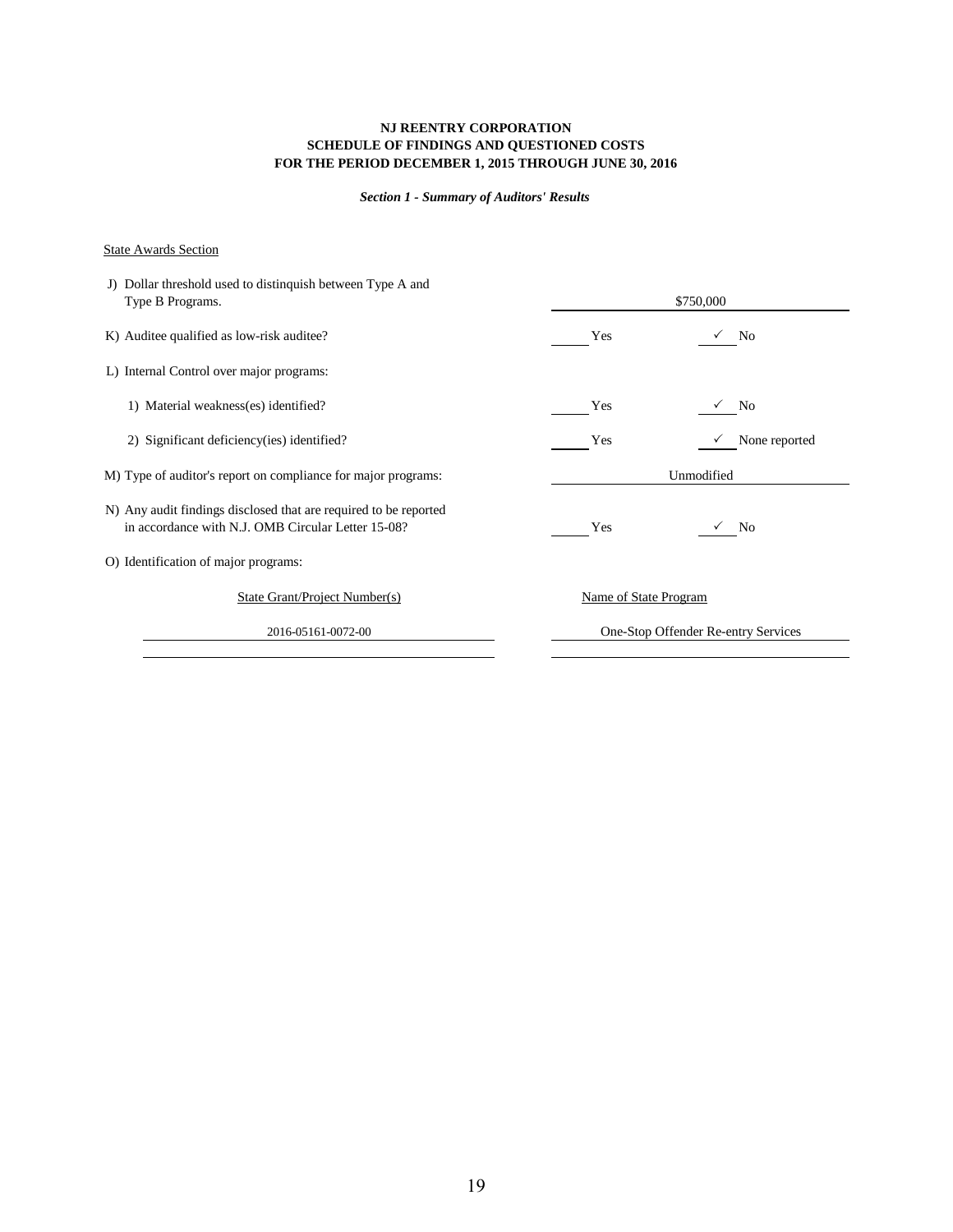### **NEW JERSEY REENTRY CORPORATION SCHEDULE OF FINDINGS AND QUESTIONED COSTS**

### **FOR THE PERIOD DECEMBER 1, 2015 THROUGH JUNE 30, 2016**

### *Section II - Schedule of Financial Statement Findings*

This section identifies the significant deficiencies, material weaknesses, and instances of noncompliance related to the financial statements that are required to be reported in accordance with paragraphs 5.18 through 5.20 of Government Auditing Standards.

### **None Reported**